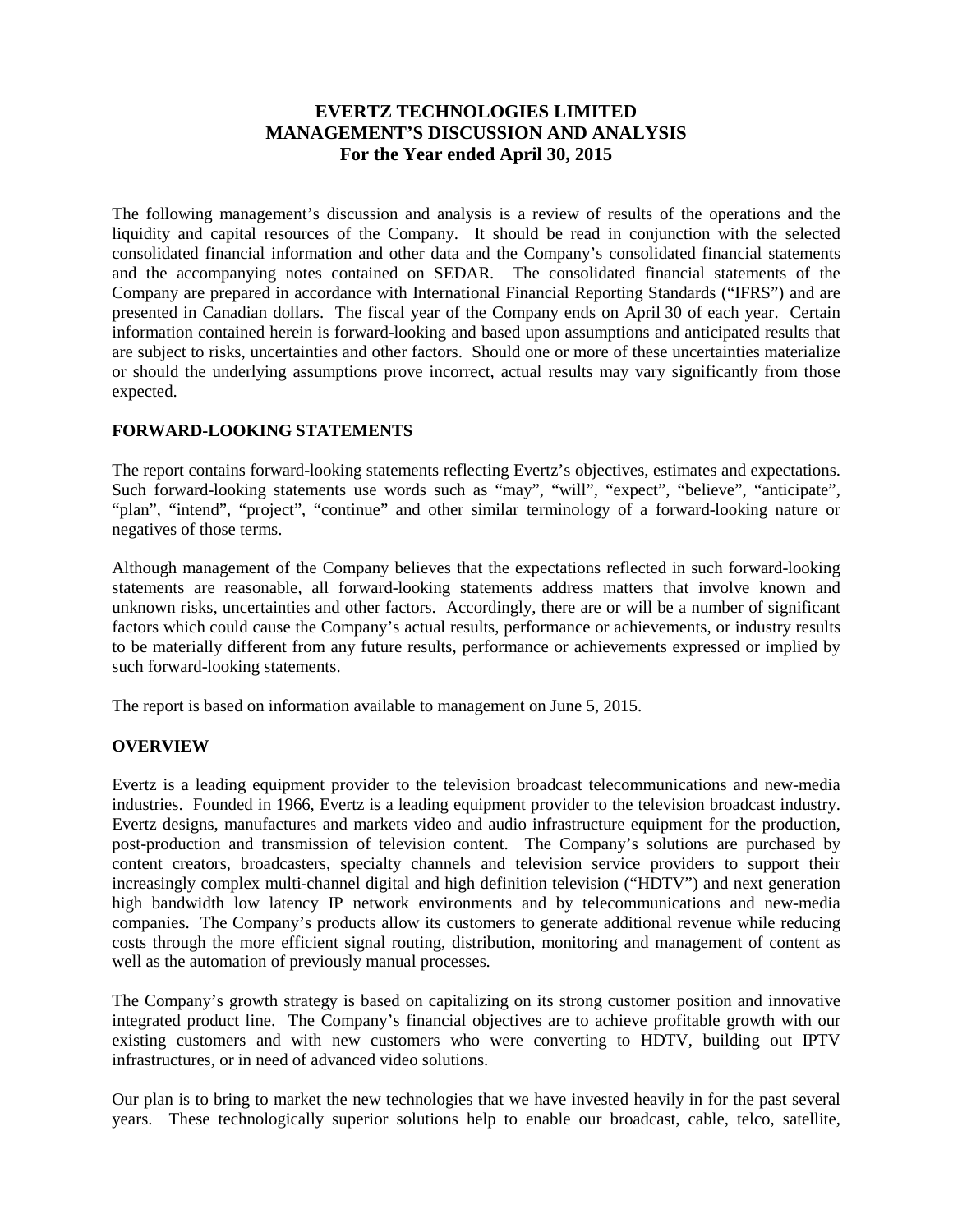content creator and new media customers to address and implement their video infrastructure requirements.

Our broadcast customers continue to operate in a challenging economic environment which impacts their ability to incur capital expenditures and often results in projects being scaled back or postponed to later periods.

While it does appear that industry conditions are showing some improvement in certain geographical areas, it is unclear what the time frame will be for our customers to convert this to equipment purchases.

## **SIGNIFICANT ACCOUNTING POLICIES**

Outlined below are those policies considered particularly significant:

## *Basis of Measurement*

The financial statements have been prepared on the historical cost basis except for certain financial assets and liabilities which are stated at fair value. Historical cost is generally based on the fair value of the consideration given in exchange for assets.

## *Functional and Presentation Currency*

The financial statements are presented in Canadian dollars, which is the Company's functional currency. All financial information presented in Canadian dollars has been rounded to the nearest thousand, except per share amounts.

#### *Basis of Consolidation*

The financial statements incorporate the financial statements of the Company and entities controlled by the Company (its subsidiaries). Control is achieved where the Company has power over an entity, has exposure or rights to variable returns from its involvement with the entity and has the ability to use its power over the entity to affect the amount of the investor's returns.

The results of subsidiaries acquired or disposed of are included in the consolidated statements of earnings and comprehensive earnings from the effective date of acquisition of control and up to the effective date of disposal of control, as appropriate. Total comprehensive earnings of subsidiaries is attributed to the owners of the Company and to the non-controlling interests even if this results in the non-controlling interests having a deficit balance.

All intra-Company transactions, balances, income and expenses are eliminated in full on consolidation.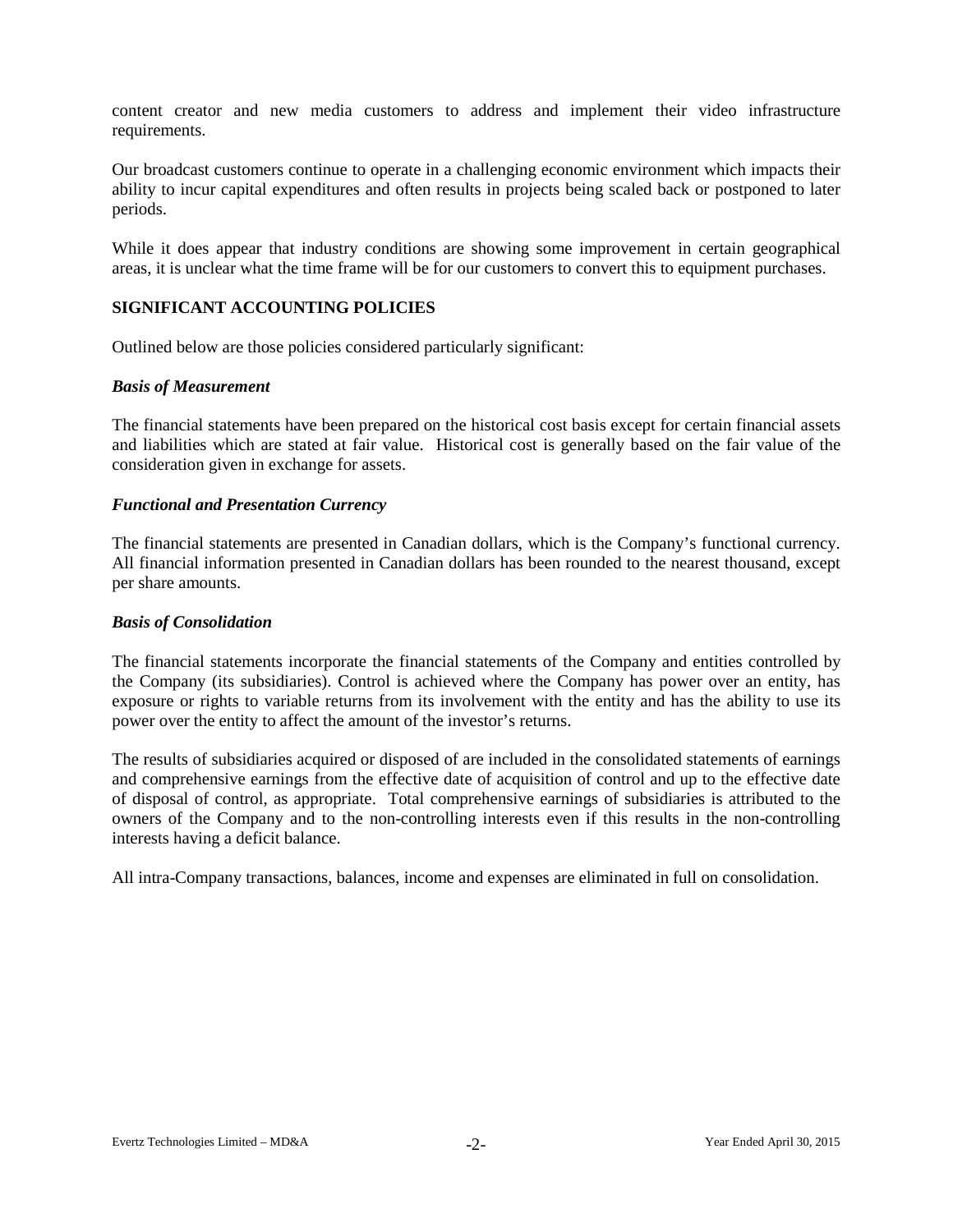## *Business Combinations*

Business combinations are accounted for using the acquisition method. The cost of the acquisition is measured at the aggregate of the fair values, at the date of acquisition, of assets transferred, liabilities incurred or assumed, and equity instruments issued by the Company. The acquiree's identifiable assets and liabilities assumed are recognized at their fair value at the acquisition date. Acquisition-related costs are recognized in earnings as incurred. Any contingent consideration is measured at fair value on date of the acquisition and is included as part of the consideration transferred. The fair value of the contingent consideration liability is re-measured at each reporting date with corresponding gain/loss recognized in earnings. The excess of the consideration over the fair value of the net identifiable assets and liabilities acquired is recorded as goodwill.

On an acquisition by acquisition basis, any non-controlling interest is measured either at the fair value of the non-controlling interest or at the fair value of the proportionate share of the net identifiable assets acquired. Goodwill arising on an acquisition of a business is carried at cost as established at the date of acquisition of the business less accumulated impairment losses, if any.

## *Revenue Recognition*

Revenue is measured at the fair value of consideration received or receivable, net of discounts and after eliminating intercompany sales.

Where revenue arrangements have separately identifiable components, the consideration received or receivable is allocated to each identifiable component and the applicable revenue recognition criteria are applied to each of the components.

Revenue is derived from the sale of hardware and software solutions including related services, training and commissioning. Revenue from sales of hardware and software are recognized upon shipment, provided that the significant risks and rewards of ownership have been transferred to the customer, the Company retains neither continuing managerial involvement to the degree usually associated with ownership nor effective control over the goods sold, revenue can be reliably measured and its probable that the economic benefits will flow to the Company. Service revenue is recognized as services are performed.

Certain of the Company's contracts are long-term in nature. When the outcome of the contract can be assessed reliably, the Company recognizes revenue on long-term contracts using the percentage of completion method, based on costs incurred relative to the estimated total contract costs. When the outcome of the contract cannot be assessed reliably contract costs incurred are immediately expensed and revenue is recognized only to the extent that costs are considered likely to be recovered.

## *Finance Income*

Interest revenue is recognized when it is probable that the economic benefits will flow to the Company and the amount of revenue can be measured reliably. Interest revenue is accrued on a time basis, by reference to the principal outstanding and at the effective interest rate applicable, which is the rate that exactly discounts estimated future cash receipts through the expected life of the financial asset to that asset's net carrying amount on initial recognition.

## *Cash and Cash Equivalents*

Cash and cash equivalents include cash on hand and in the bank, net of outstanding bank overdrafts.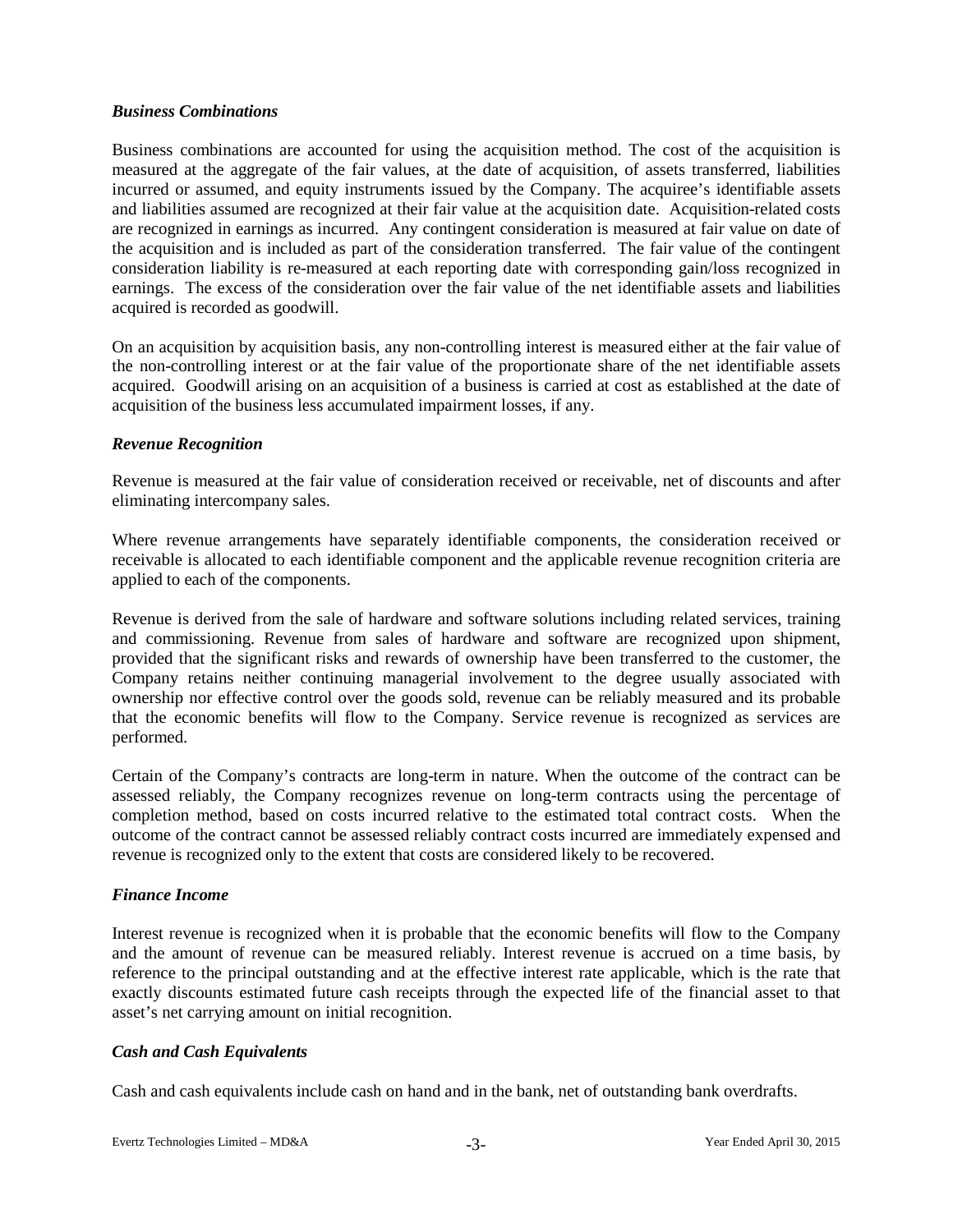## *Inventories*

Inventories consist of raw materials and supplies, work in progress and finished goods. Inventories are stated at the lower of cost and net realizable value. Cost is determined on a weighted average basis and includes raw materials, the cost of direct labour applied to the product and the overhead expense.

Net realizable value represents the estimated selling price for inventories less all estimated costs of completion and costs necessary to make the sale.

## *Property, Plant and Equipment*

Property, plant and equipment are stated at cost less accumulated depreciation and any recognized impairment loss. Where the costs of certain components of an item of property, plant and equipment are significant in relation to the total cost of the item, they are accounted for and depreciated separately. Depreciation expense is calculated based on depreciable amounts which is the cost of an asset less residual value and is recognized in earnings on a straight-line basis over the estimated useful life of the related asset. Borrowing costs are capitalized to the cost of qualifying assets that take a substantial period of time to be ready for their intended use.

The estimated useful lives are as follows:

| Asset                              | <b>Basis</b>  | Rate            |
|------------------------------------|---------------|-----------------|
| Office furniture and equipment     | Straight-line | 10 years        |
| Research and development equipment | Straight-line | 5 years         |
| Machinery and equipment            | Straight-line | $5 - 15$ years  |
| Leaseholds                         | Straight-line | 5 years         |
| <b>Building</b>                    | Straight-line | $10 - 40$ years |
| Airplanes                          | Straight-line | $10 - 20$ years |

The gain or loss arising on the disposal or retirement of an asset is determined as the difference between the sales proceeds and the carrying amount of the asset and is recognized in earnings.

The Company reviews the residual value, estimated useful life and the depreciation method annually.

#### *Impairment of Non-Financial Assets*

Goodwill is tested for impairment annually, or whenever events or changes in circumstances indicate that the carrying amount may be more than its recoverable amount. At each reporting period, the Company reviews the carrying amounts of its other non-financial assets to determine whether there is any indication that those assets have suffered an impairment loss. If any such indication exists, the recoverable amount of the asset is estimated in order to determine the extent of the impairment loss (if any). Where the asset does not generate cash inflows that are largely independent from other assets, the Company estimates the recoverable amount of the cash-generating unit ("CGU") to which the asset belongs. Goodwill is allocated to a group of CGU's based on the level at which it is monitored for internal reporting purposes.

Recoverable amount is the higher of fair value less costs to sell and value in use. In assessing value in use, the estimated future cash flows are discounted to their present value using a pre-tax discount rate that reflects current market assessments of the time value of money and the risks specific to the asset for which the estimates of future cash flows have not been adjusted.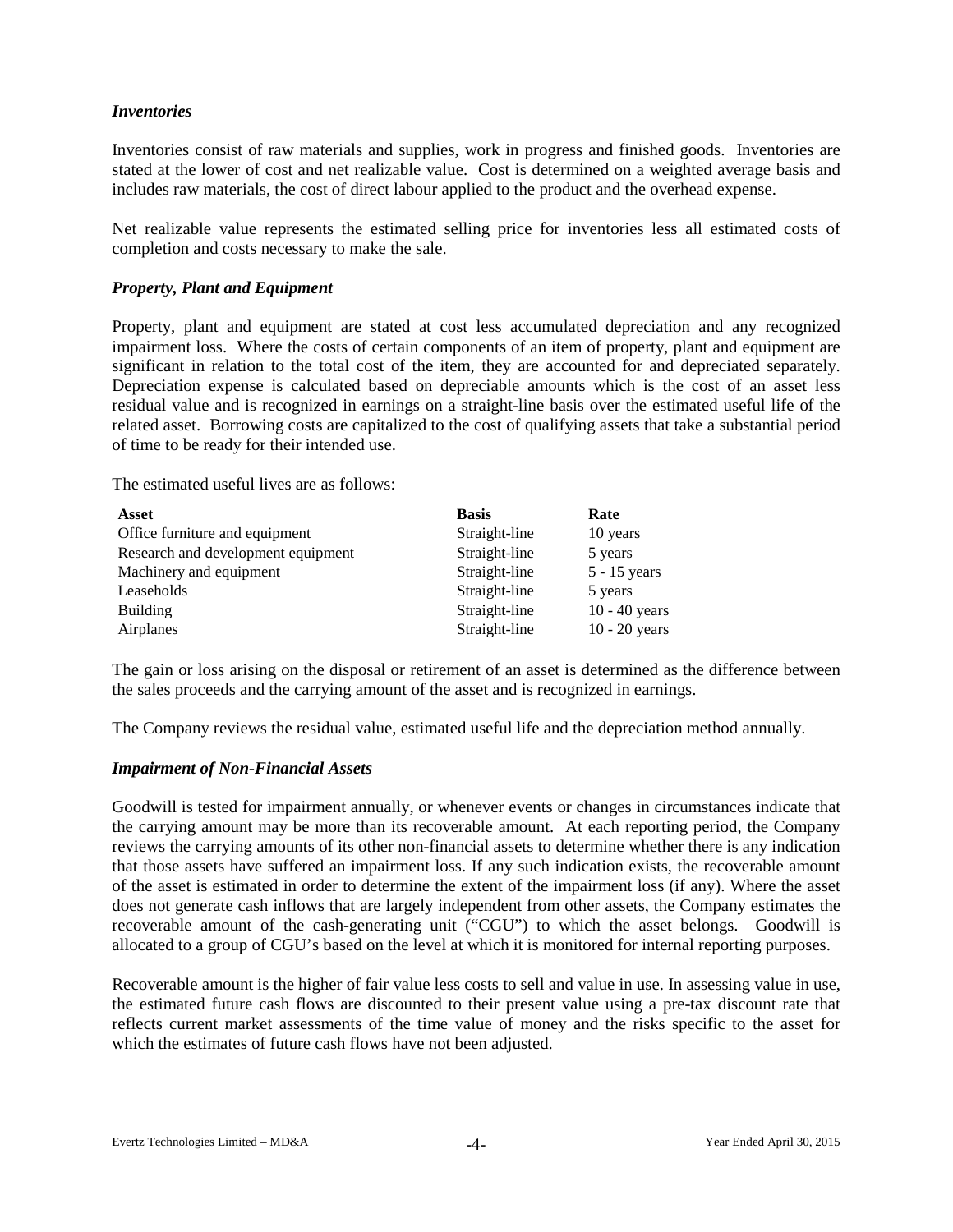If the recoverable amount of an asset or CGU is estimated to be less than its carrying amount, the carrying amount of the asset or CGU is reduced to its recoverable amount. An impairment loss relating to a CGU to which goodwill has been allocated, is allocated to the carrying amount of the goodwill first. An impairment loss is recognized immediately in earnings.

An impairment loss in respect of goodwill is not reversed. Where an impairment loss subsequently reverses for other non-financial assets, the carrying amount of the asset or CGU is increased to the revised estimate of its recoverable amount, but so that the increased carrying amount does not exceed the carrying amount that would have been determined had no impairment loss been recognized for the asset or CGU in prior years. A reversal of an impairment loss is recognized immediately in earnings.

## *Intangible Assets*

#### *Intangible Assets*

Intangible assets represent intellectual property acquired through business acquisitions and are recorded at cost less any impairment loss and are amortized using the straight–line method over a four–year period. The estimated useful life and amortization method are reviewed at the end of each reporting period.

#### *Research and Development*

All research and development expenditures are expensed as incurred unless a development project meets the criteria for capitalization. Development expenditures are capitalized only if development costs can be measured reliably, the product or process is technically and commercially feasible, future economic benefits are probable and the Company intends to and has sufficient resources to complete development and to use or sell the asset. No internally generated intangible assets have been recognized to date.

Research and development expenditures are recorded gross of investment tax credits and related government grants. Investment tax credits for scientific research and experimental development are recognized in the period the qualifying expenditures are incurred if there is reasonable assurance that they will be realized.

#### *Provisions*

Provisions are recognized when the Company has a present obligation (legal or constructive) as a result of a past event, it is probable that the Company will be required to settle that obligation and a reliable estimate can be made of the amount of the obligation.

The amount recognized as a provision is the best estimate of the consideration required to settle the present obligation at the reporting period, taking into account the risks and uncertainties surrounding the obligation. Where a provision is measured using the cash flows estimated to settle the present obligation, its carrying amount is the present value of those cash flows.

When some or all of the economic benefits required to settle a provision are expected to be recovered from a third party, a receivable is recognized as an asset if it is virtually certain that reimbursement will be received and the amount of the receivable can be measured reliably.

## *Leasing*

Leases are classified as finance leases whenever the terms of the lease transfer substantially all the risks and rewards of ownership to the lessee. All other leases are classified as operating leases.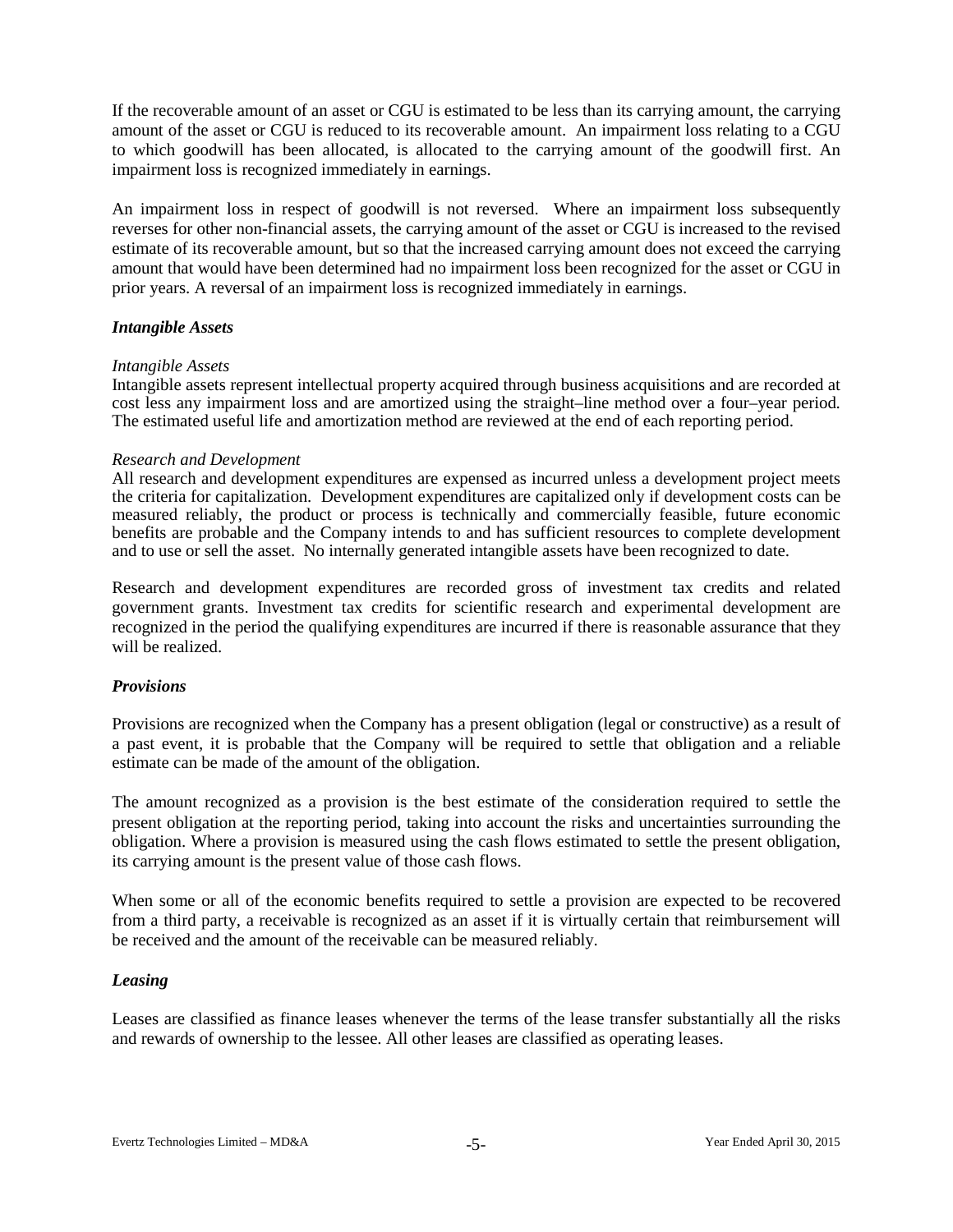Assets held under finance leases are recognised as assets of the Company at their fair value or, if lower, at the present value of the minimum lease payments, each determined at the inception of the lease. The corresponding liability to the lessor is included in the statement of financial position as a finance lease obligation.

Rentals payable under operating leases are charged to earnings on a straight-line basis over the term of the relevant lease.

## *Foreign Currency Translation*

The individual financial statements of each subsidiary entity are presented in the currency of the primary economic environment in which the entity operates (its functional currency). For the purpose of the consolidated financial statements, the results and financial position of each group entity are presented in Canadian dollars ("CDN"), which is the functional currency of the parent Company and the presentation currency for the financial statements.

In preparing the financial statements of the individual entities, transactions in currencies other than the entity's functional currency (foreign currencies) are recognized at the rates of exchange prevailing at the dates of the transactions. At the end of each reporting period, monetary items denominated in foreign currencies are retranslated at the rates prevailing at that date. Exchange differences are recognized in earnings in the period in which they arise. Non-monetary items that are measured in terms of historical cost in a foreign currency are not retranslated.

For the purpose of presenting consolidated financial statements, the assets and liabilities of the Company's foreign operations are expressed in Canadian dollars using exchange rates prevailing at the end of the reporting period. Income and expense items are translated at the average exchange rates for the period. Foreign currency gains and losses are recognized in other comprehensive earnings. The relevant amount in cumulative foreign currency translation adjustment is reclassified into earnings upon disposition or partial disposition of a foreign operation and attributed to non-controlling interests as appropriate.

#### *Income Taxes*

#### *Current Tax*

The tax currently payable is based on taxable profit for the year. Taxable profit differs from net earnings as reported in the statement of earnings because it excludes items of income or expense that are taxable or deductible in other years and it further excludes items that are never taxable or deductible. The Company's liability for current tax is calculated using tax rates that have been enacted or substantively enacted by the statement of financial position date.

## *Deferred Tax*

Deferred tax is the tax expected to be payable or recoverable on unused tax losses and credits, as well as differences between the carrying amounts of assets and liabilities in the financial statements and the corresponding tax bases used in the computation of taxable profit. Deferred tax liabilities are generally recognized for all taxable temporary differences and deferred tax assets are recognized to the extent that it is probable that taxable profits will be available against which unused tax losses, credits and other deductible temporary differences can be utilized. Such assets and liabilities are not recognized if the temporary difference arises from the initial recognition of goodwill or from the initial recognition (other than in a business combination) of other assets and liabilities in a transaction that affects neither the taxable profit nor the accounting profit.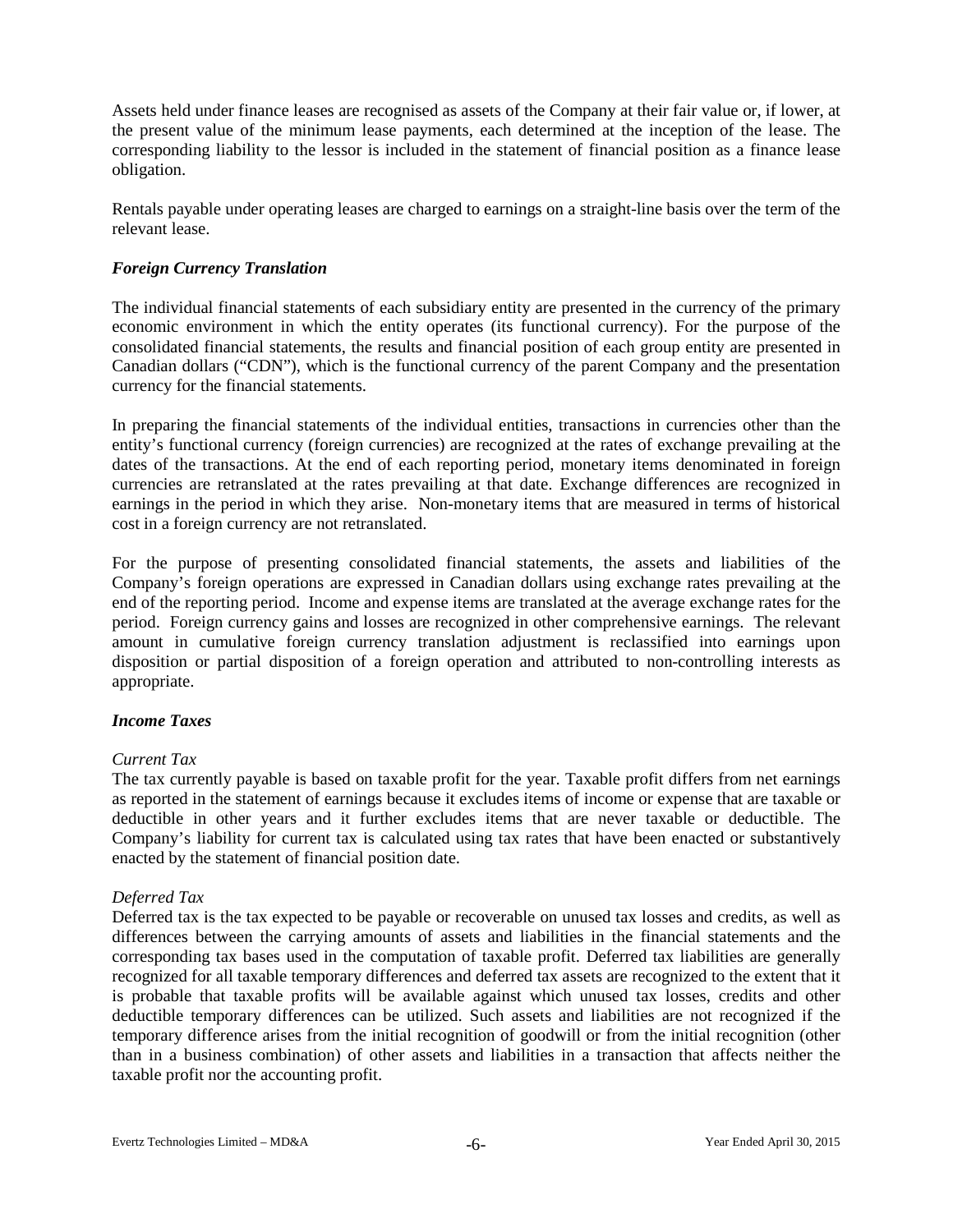The carrying amount of deferred tax assets is reviewed at each reporting period and reduced to the extent that it is no longer probable that sufficient taxable profits will be available to allow all or part of the asset to be recovered.

Deferred tax is calculated at the tax rates that are expected to apply in the period when the liability is settled or the asset is realized. The measurement of deferred tax liabilities and assets reflects the tax consequences that would follow from the manner in which the Company expects, at the end of the reporting period, to recover or settle the carrying amount of its assets and liabilities. Deferred tax is charged or credited to earnings, except when it relates to items charged or credited directly to other comprehensive earnings or equity, in which case the deferred tax is also dealt with in other comprehensive earnings or equity.

## *Share Based Compensation*

Equity-settled share-based payments to employees and others providing similar services are measured at the fair value of the equity instruments at the grant date. Details regarding the determination of the fair value of equity-settled share-based transactions are set out in note 14 of the Consolidated Financial **Statements** 

The fair value determined at the grant date of the equity-settled share-based payments is expensed on a straight-line basis over the vesting period of the option based on the Company's estimate of the number of equity instruments that will eventually vest. At each reporting period, the Company revises its estimate of the number of equity instruments expected to vest. The impact of the revision of the original estimates, if any, is recognized in earnings such that the cumulative expense reflects the revised estimate, with a corresponding adjustment to share based payment reserve.

## *Earnings Per Share*

The Company presents basic and diluted earnings per share ("EPS") data for its common shares. Basic EPS is calculated by dividing the net earnings attributable to shareholders by the weighted average number of common shares outstanding during the period. Diluted EPS is determined by adjusting the net earnings attributable to shareholders and the weighted average number of common shares outstanding for the effects of all potentially dilutive common shares, which is comprised of share options granted to employees with an exercise price below the average market price.

## *Finance Costs*

Finance costs directly attributable to the acquisition, construction or production of qualifying assets, which are assets that necessarily take a substantial period of time to get ready for their intended use or sale, are added to the cost of those assets, until such time as the assets are substantially ready for their intended use or sale.

Investment income earned on the temporary investment of specific borrowings pending their expenditure on qualifying assets is deducted from the borrowing costs eligible for capitalisation.

All other finance costs are recognized in earnings in the period in which they are incurred.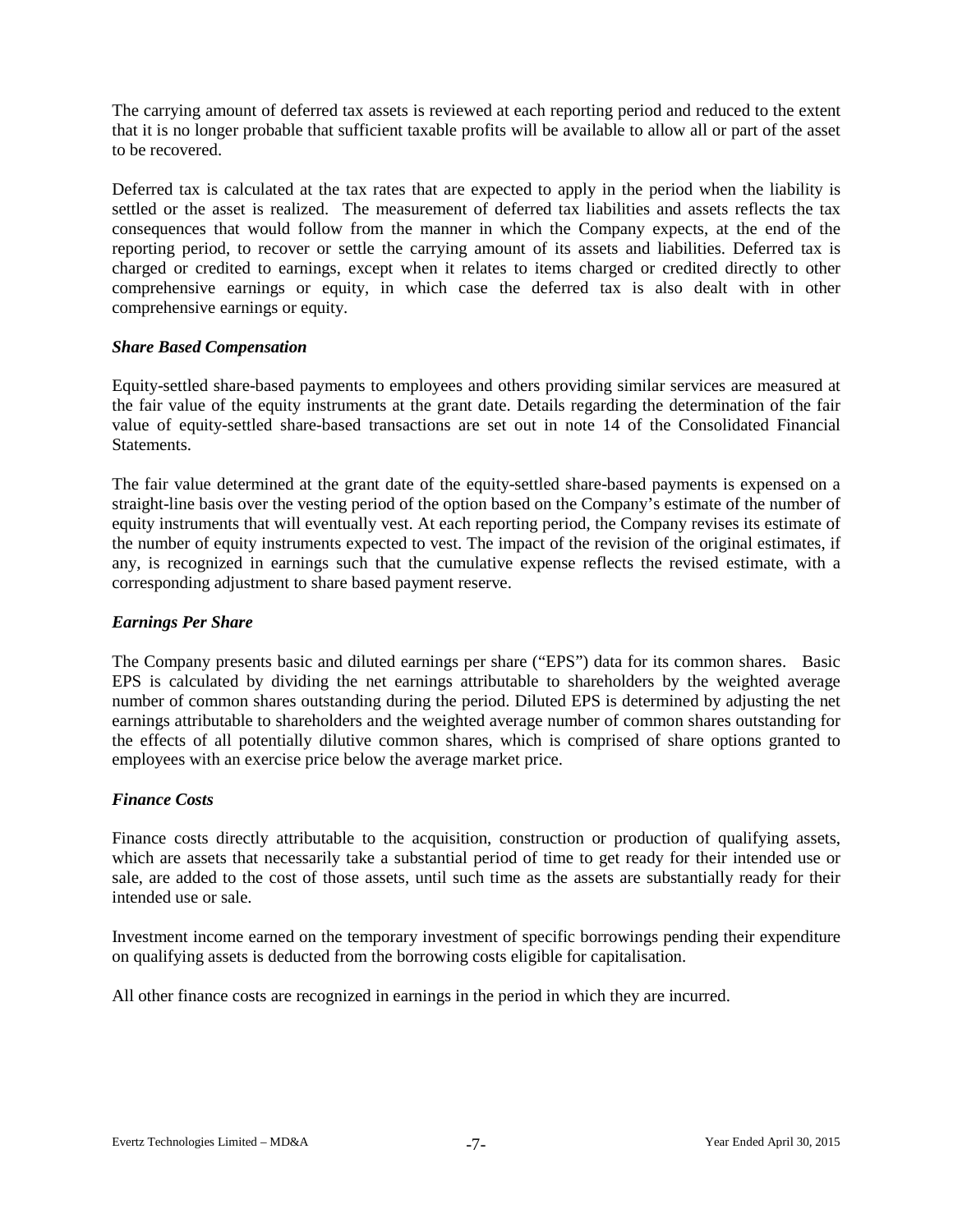## *Investment Tax Credits*

The Company is entitled to investment tax credits, which are earned as a percentage of eligible research and development expenditures incurred in each taxation year. Investment tax credits relate entirely to the Company's research and development expenses in the consolidated statement of earnings but are presented separately in the consolidated statement of earnings for information purposes. Investment tax credits are recognized and recorded within income tax receivable when there is reasonable assurance they will be received.

## *Financial Instruments*

The Company's financial assets and liabilities which are initially recorded at fair value and subsequently measured based on their assigned classifications as follows:

| Category              | <b>Measurement</b> |
|-----------------------|--------------------|
| Loans and receivables | Amortized cost     |
| Loans and receivables | Amortized cost     |
| Other liabilities     | Amortized cost     |
| Other liabilities     | Amortized cost     |
|                       |                    |

## *Financial Assets*

All financial assets are initially measured at fair value, plus transaction costs, except for those financial assets classified as fair value through profit or loss, which are initially measured at fair value. Transaction costs in respect of financial instruments that are classified as fair value through profit or loss are recognized in earnings immediately. Transaction costs in respect of other financial instruments are included in the initial measurement of the financial instrument.

Financial assets are classified into the following specific categories: financial assets "at fair value through profit or loss" ("FVTPL"), "held-to-maturity" investments, "available-for-sale" ("AFS") financial assets and "loans and receivables". The classification depends on the nature and purpose of the financial assets and is determined at the time of initial recognition.

Financial assets at FVTPL are stated at fair value, with any gains or losses arising on re-measurement recognized in earnings.

#### *Impairment of Financial Assets*

Financial assets, other than those at FVTPL, are assessed for indicators of impairment at each reporting period. Financial assets are impaired where there is objective evidence that, as a result of one or more events that occurred after the initial recognition of the financial asset, the estimated future cash flows of the investment have been affected. For certain categories of financial assets, such as trade and other receivables, assets that are assessed not to be impaired individually are, in addition, assessed for impairment on a collective basis. Objective evidence of impairment of a financial asset can include a significant or prolonged decline in the fair value of an asset, default or delinquency by a debtor, indication that a debtor will enter bankruptcy or financial re-organization or the disappearance of an active market for a security.

For financial assets carried at amortized cost, the amount of the impairment is the difference between the asset's carrying amount and the present value of estimated future cash flows, discounted at the financial asset's original effective interest rate.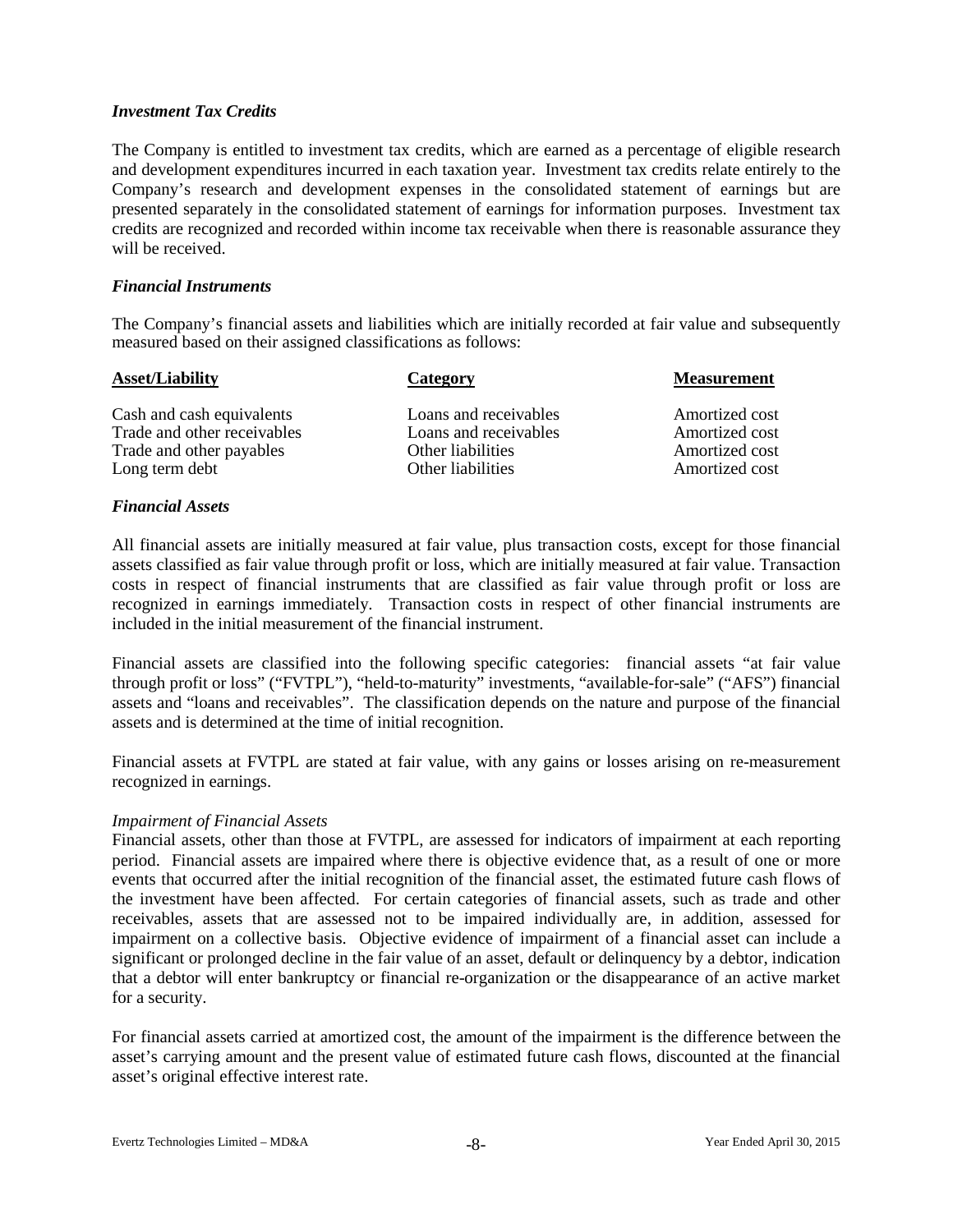The carrying amount of the financial asset is reduced by the impairment loss directly for all financial assets with the exception of trade receivables, where the carrying amount is reduced through the use of an allowance account. When a trade receivable is considered uncollectible, it is written off against the allowance account. Subsequent recoveries of amounts previously written off are credited against the allowance account. Changes in the carrying amount of the allowance account are recognized in earnings.

## *Financial Liabilities and Equity Instruments Issued by the Company*

Financial liabilities at FVTPL are stated at fair value, with any gains or losses arising on re-measurement recognized in earnings. The net gain or loss recognized in earnings incorporates any interest paid on the financial liability and is included in the "other income and expenses" line item in the consolidated statements of earnings.

An equity instrument is any contract that evidences a residual interest in the assets of an entity after deducting all of its liabilities. Equity instruments issued by the Company are recognized at the proceeds received, net of direct issue costs.

Other financial liabilities, including long term debt, are initially measured at fair value, net of transaction costs. Other financial liabilities are subsequently measured at amortized cost using the effective interest method, with interest expense recognized on an effective yield basis.

## *Use of Estimates and Judgments*

The preparation of financial statements in conformity with IFRS requires management to make judgments, estimates and assumptions that affect the reported amounts of assets and liabilities and disclosure of contingent assets and liabilities at the date of the financial statements and the reported amounts of revenues and expenses during the year. Consequently, actual results could differ from those estimates. Those estimates and underlying assumptions are reviewed on an ongoing basis. Revisions to accounting estimates are recognized in the period in which the estimate is revised and in any future periods affected. Significant estimates include the determination of the allowance for doubtful accounts for trade receivables, provision for inventory obsolescence, the useful life of property, plant and equipment for depreciation, amortization and valuation of net recoverable amount of property, plant and equipment, determination of fair value for share-based compensation, evaluating deferred income tax assets and liabilities, the determination of fair value of financial instruments and the likelihood of recoverability, and the determination of implied fair value of goodwill and implied fair value of assets and liabilities for purchase price allocation purposes and goodwill impairment test purposes.

Significant items requiring the use of judgment in application of accounting policies and assumptions include the determination of functional currencies, classification of financial instruments, classification of leases, application of the percentage of completion method on long-term contracts, degree of componentization applied when calculating amortization of property, plant and equipment, and identification of cash generating units for impairment testing purposes.

#### *Operating Segments*

An operating segment is a component of the Company that engages in business activities from which it may earn revenues and incur expenses, including revenues and expenses that relate to transactions with any of the Company's other components. The Company reviewed its operations and determined that it operates a single reportable segment, the television broadcast equipment market. The single reportable operating segment derives its revenue from the sale of hardware and software solutions including related services, training and commissioning.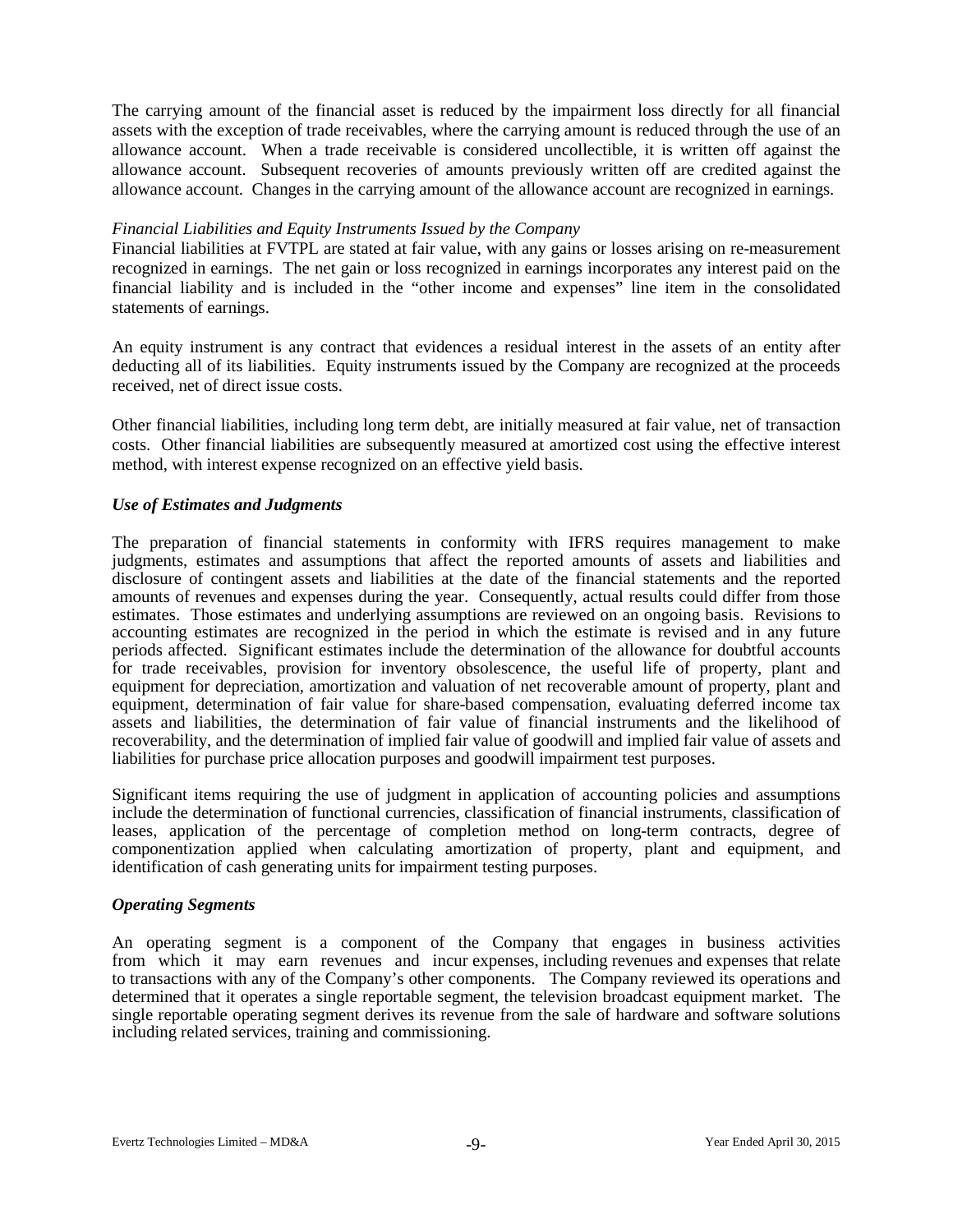## **Changes in Accounting Policies**

## *Financial Instruments*

Effective May 1, 2014, the Company adopted amendments to IAS 32, *Financial Instruments: Presentations* ("IAS 32"), which clarified certain aspects of the requirements to offset. The amendments focus on the criterion that an entity currently has a legally enforceable right to set off the recognized amounts and the criterion that an entity intends either to settle on a net basis or to realize the asset and settle the liability simultaneously. The adoption of the amendments did not have a material impact on the Consolidated Financial Statements.

## *Levies*

Effective May 1, 2014, the Company adopted IFRIC 21, *Levies* ("IFRIC 21") which provides guidance on accounting for levies in accordance with IAS 37, *Provisions, Contingent Liabilities and Contingent Assets.* IFRIC 21 defines a levy as an outflow from an entity imposed by a government in accordance with legislation and confirms that an entity recognizes a liability for a levy only when the triggering event specified in the legislation occurs. IFRIC 21 did not have a material impact on the Consolidated Financial Statements.

## **New and Revised IFRSs Issued but Not Yet Effective**

Following is a listing of amendments, revisions and new International Financial Reporting Standards issued but not yet effective. Unless otherwise indicated, earlier application is permitted. The Company has not yet determined the impact of the adoption of the following standards.

#### *Financial Instruments*

IFRS 9, *Financial instruments* ("IFRS 9") was issued by the IASB in July 2014 and will replace IAS 39, *Financial Instruments: Recognition and Measurement* ("IAS 39"). IFRS 9 introduces new requirements for the financial reporting of financial assets and financial liabilities. IFRS 9 is effective for annual periods beginning on or after January 1, 2018.

#### *Revenue*

IFRS 15, *Revenue from contracts with customers* ("IFRS 15") was issued by the IASB in May 2014 and will replace IAS 11, *Construction Contracts* and IAS 18 *Revenue*. IFRS 15 specifies how and when revenue will be recognized. IFRS 15 is effective for annual periods beginning on or after January 1, 2017.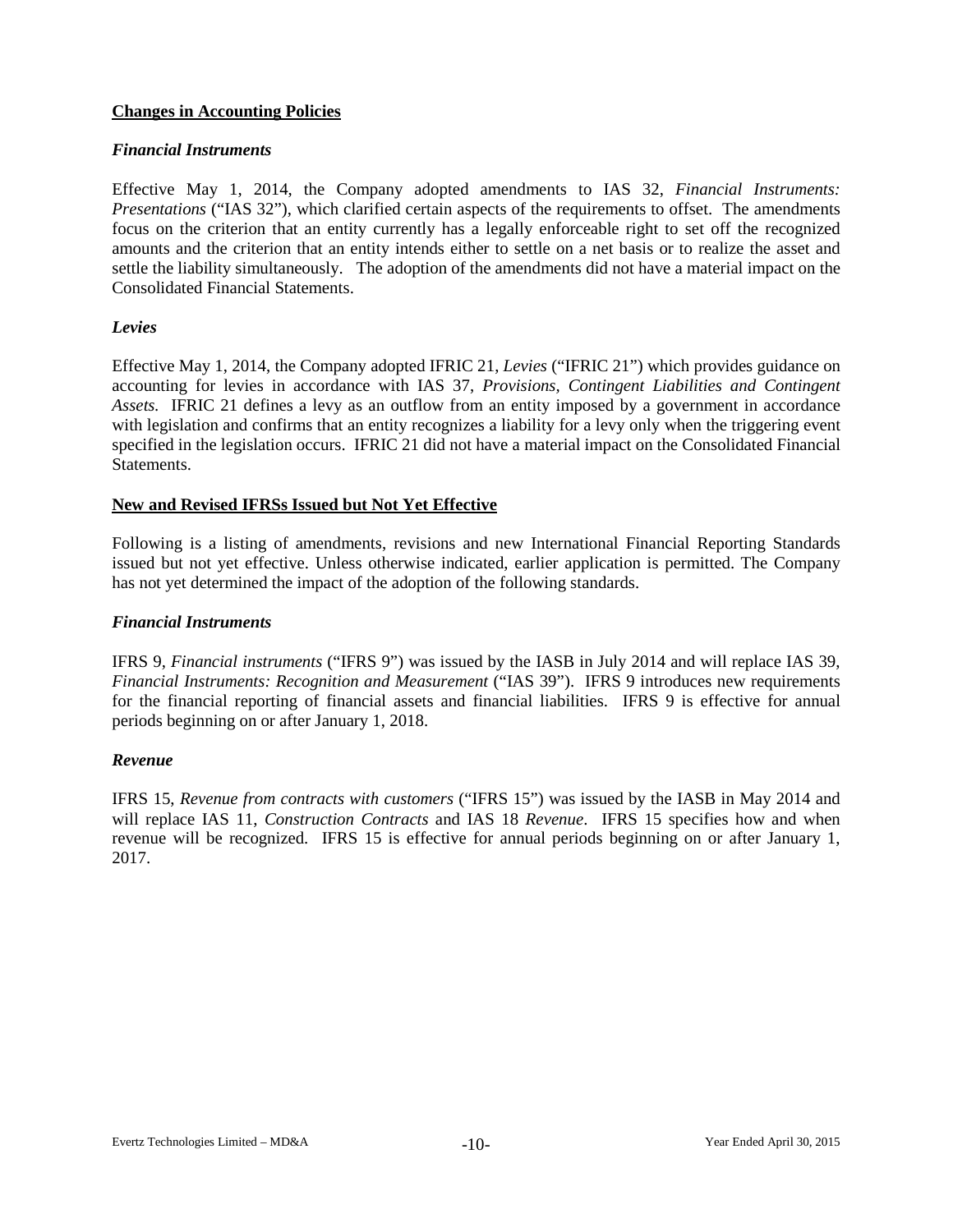# **YEAR END HIGHLIGHTS**

Revenue increased to \$363.6 million for the year ended April 30, 2015 as compared to \$325.5 million for the year ended April 30, 2014.

For the year ended April 30, 2015, net earnings were \$66.4 million as compared to \$63.5 million for the year ended April 30, 2014 and fully diluted earnings per share were \$0.87 as compared to \$0.85 for the year ended April 30, 2014.

Gross margin during the year ended April 30, 2015 was 56.7% as compared to 57.2% for the year ended April 30, 2014.

Selling and administrative expenses for the year ended April 30, 2015 was \$58.8 million compared to the year ended April 30, 2014 of \$55.2 million. As a percentage of revenue, selling and administrative expenses totaled 16.2% for the year ended April 30, 2015 as opposed to 16.9% for the year ended April 30, 2014.

Research and development ("R&D") expenses were \$64.3 million for the year ended April 30, 2015 as compared to \$60.2 million for the year ended April 30, 2014.

Cash and cash equivalents were \$100.7 million and working capital was \$294.9 million as at April 30, 2015 as compared to cash and cash equivalents of \$102.0 million and working capital of \$273.9 million as at April 30, 2014.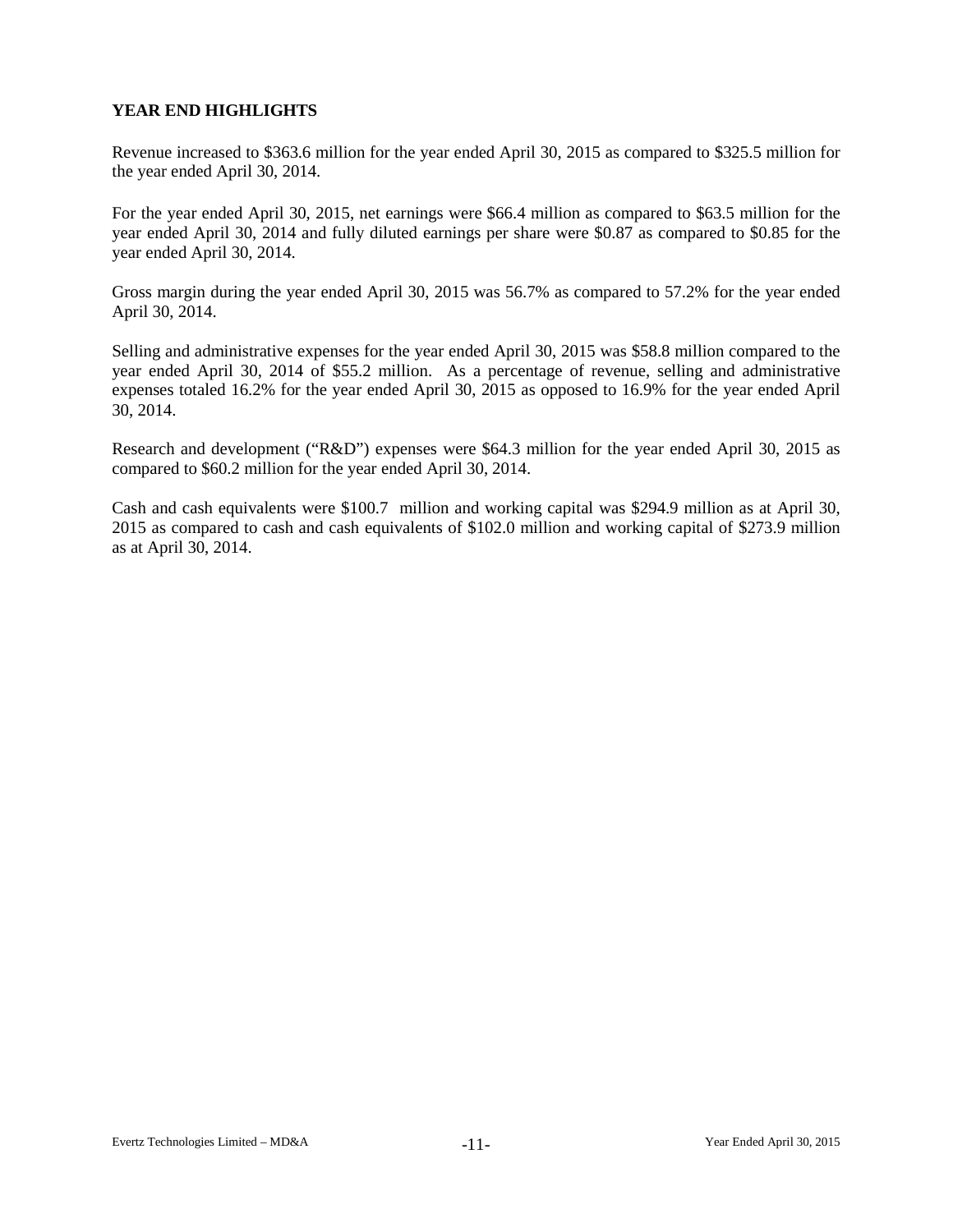# **Selected Consolidated Financial Information**

(in thousands of dollars except earnings per share and share data)

|                                                       |                   |            |      | <b>Year Ended</b>  |               |
|-------------------------------------------------------|-------------------|------------|------|--------------------|---------------|
|                                                       |                   |            |      | April 30,          |               |
|                                                       |                   | 2015       |      | 2014               | 2013          |
| Revenue                                               | \$                | 363,606    | \$   | 325,524            | \$<br>316,305 |
| Cost of goods sold                                    |                   | 157,475    |      | 139,338            | 134,439       |
| Gross margin                                          |                   | 206,131    |      | 186,186            | 181,866       |
| Expenses                                              |                   |            |      |                    |               |
| Selling and administrative                            |                   | 58,833     |      | 55,162             | 53,106        |
| General                                               |                   | 6,136      |      | 6,874              | 5,366         |
| Research and development                              |                   | 64,332     |      | 60,196             | 52,851        |
| Investment tax credits                                |                   | (10,263)   |      | (12,292)           | (13, 178)     |
| Foreign exchange gain                                 |                   | (1,411)    |      | (6,917)            | (3,037)       |
|                                                       |                   | 117,627    |      | 103,023            | 95,108        |
| Earnings before undernoted                            |                   | 88,504     |      | 83,163             | 86,758        |
| Finance income                                        |                   | 830        |      | 2,001              | 2,383         |
| Finance costs                                         |                   | (240)      |      | (398)              | (559)         |
| Other income and expenses                             |                   | 325        |      | 38                 | 264           |
| Earnings before income taxes                          |                   | 89,419     |      | 84,804             | 88,846        |
| Provision for (recovery of) income taxes              |                   |            |      |                    |               |
| Current                                               |                   | 25,154     |      | 24,529             | 21,816        |
| Deferred                                              |                   | (2, 145)   |      | (3,264)            | 1,867         |
|                                                       |                   | 23,009     |      | 21,265             | 23,683        |
| Net earnings for the year                             | \$                | 66,410     | \$   | 63,539             | \$<br>65,163  |
| Net earnings attributable to non-controlling interest | \$                | 910        | \$   | 404                | \$<br>573     |
| Net earnings attributable to shareholders             |                   | 65,500     |      | 63,135             | 64,590        |
| Net earnings for the year                             | \$                | 66,410     | \$   | 63,539             | \$<br>65,163  |
| Earnings per share                                    |                   |            |      |                    |               |
| Basic                                                 | \$                | 0.88       | \$   | 0.85               | \$<br>0.88    |
| Diluted                                               | \$                | 0.87       | \$   | 0.85               | \$<br>0.88    |
|                                                       |                   |            |      |                    |               |
| <b>Consolidated Balance Sheet Data</b>                |                   |            |      | As at<br>April 30, |               |
|                                                       |                   | 2015       |      | 2014               | 2013          |
| Cash and cash equivalents                             | $\boldsymbol{\$}$ | 100,681    | $\$$ | 101,956            | \$<br>220,668 |
| Inventory                                             | \$                | 154,259    | \$   | 134,561            | \$<br>111,619 |
| Working capital                                       | \$                | 294,895    | \$   | 273,914            | \$<br>352,164 |
| Total assets                                          | \$                | 426,162    | \$   | 401,280            | \$<br>465,307 |
| Shareholders' equity                                  | \$                | 353,471    | \$   | 333,478            | \$<br>406,797 |
| Number of common shares outstanding:                  |                   |            |      |                    |               |
| Basic                                                 |                   | 74,459,346 |      | 74,310,146         | 73,632,566    |
| Fully-diluted                                         |                   | 79,195,846 |      | 79,513,846         | 78,246,966    |
| Weighted average number of shares outstanding:        |                   |            |      |                    |               |
| Basic                                                 |                   | 74,399,096 |      | 74,064,205         | 73,300,647    |
| Fully-diluted                                         |                   | 75,033,398 |      | 74,485,461         | 73,816,338    |
|                                                       |                   |            |      |                    |               |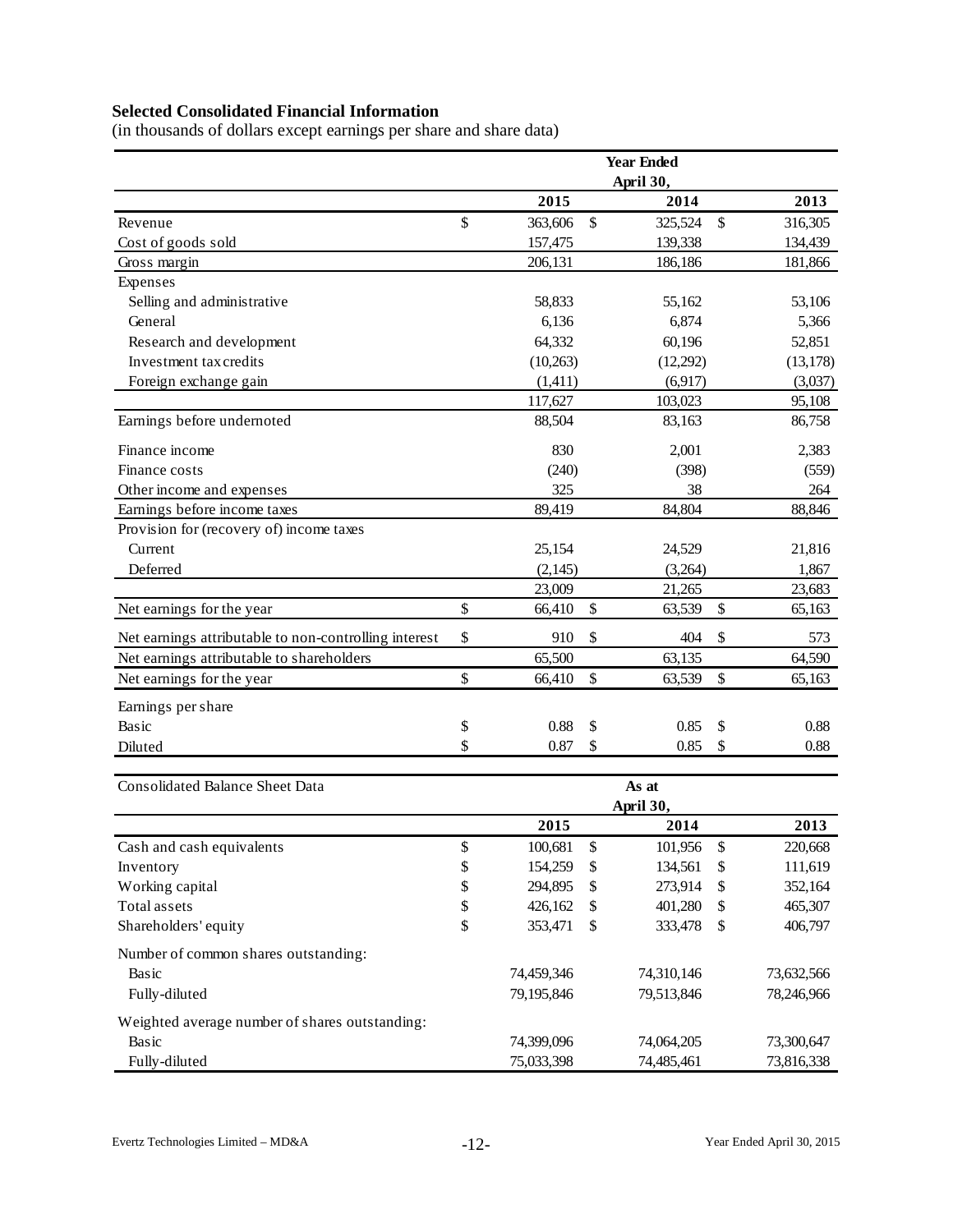#### **Consolidated Statement of Operations Data**

|                                                       |    | 2015      | 2014       |       | 2013      |  |
|-------------------------------------------------------|----|-----------|------------|-------|-----------|--|
| Revenue                                               |    | 100.0%    | 100.0%     |       | 100.0%    |  |
| Cost of goods sold                                    |    | 43.3%     | 42.8%      | 42.5% |           |  |
| Gross margin                                          |    | 56.7%     | 57.2%      |       | 57.5%     |  |
| Expenses                                              |    |           |            |       |           |  |
| Selling and administrative                            |    | 16.2%     | 16.9%      |       | 16.8%     |  |
| General                                               |    | 1.6%      | 2.1%       |       | 1.6%      |  |
| Research and development                              |    | 17.7%     | 18.5%      |       | 16.7%     |  |
| Investment tax credits                                |    | $(2.8\%)$ | (3.8%)     |       | $(4.2\%)$ |  |
| Foreign exchange gain                                 |    | (0.4% )   | $(2.1\%)$  |       | $(1.0\%)$ |  |
|                                                       |    | 32.3%     | 31.6%      |       | 30.1%     |  |
| Earnings before undernoted                            |    | 24.4%     | 25.6%      |       | 27.4%     |  |
| Finance income                                        |    | 0.2%      | 0.6%       |       | 0.8%      |  |
| Finance costs                                         |    | $(0.1\%)$ | $(0.1\%)$  |       | $(0.2\%)$ |  |
| Other income and expenses                             |    | 0.1%      | 0.0%       |       | 0.1%      |  |
| Earnings before income taxes                          |    | 24.6%     | 26.1%      |       | 28.1%     |  |
| Provision for (recovery of) income taxes              |    |           |            |       |           |  |
| Current                                               |    | 6.9%      | 7.6%       |       | 6.9%      |  |
| Deferred                                              |    | $(0.6\%)$ | $(1.0\%)$  |       | 0.6%      |  |
|                                                       |    | 6.3%      | 6.6%       |       | 7.5%      |  |
| Net earnings for the year                             |    | 18.3%     | 19.5%      |       | 20.6%     |  |
| Net earnings attributable to non-controlling interest |    | 0.3%      | 0.1%       |       | 0.2%      |  |
| Net earnings attributable to shareholders             |    | 18.0%     | 19.4%      |       | 20.4%     |  |
| Net earnings for the year                             |    | 18.3%     | 19.5%      |       | 20.6%     |  |
| Earnings per share:                                   |    |           |            |       |           |  |
| <b>Basic</b>                                          | \$ | 0.88      | \$<br>0.85 | \$    | 0.88      |  |
| Diluted                                               | \$ | 0.87      | \$<br>0.85 | \$    | 0.88      |  |

#### **REVENUE AND EXPENSES**

#### *Revenue*

The Company generates revenue principally from the sale of its broadcast equipment solutions to content creators, broadcasters, specialty channels and television service providers.

The Company markets and sells its products and services through both direct and indirect sales strategies. The Company's direct sales efforts focus on large and complex end-user customers. These customers have long sales cycles typically ranging from four to eight months before an order may be received by the Company for fulfillment.

The Company monitors revenue performance in two main geographic regions: (i) United States/Canada and (ii) International.

The Company currently generates approximately 50% to 60% of its revenue in the United States/Canada. The Company recognizes the opportunity to more aggressively target markets in other geographic regions and intends to invest in personnel and infrastructure in those markets.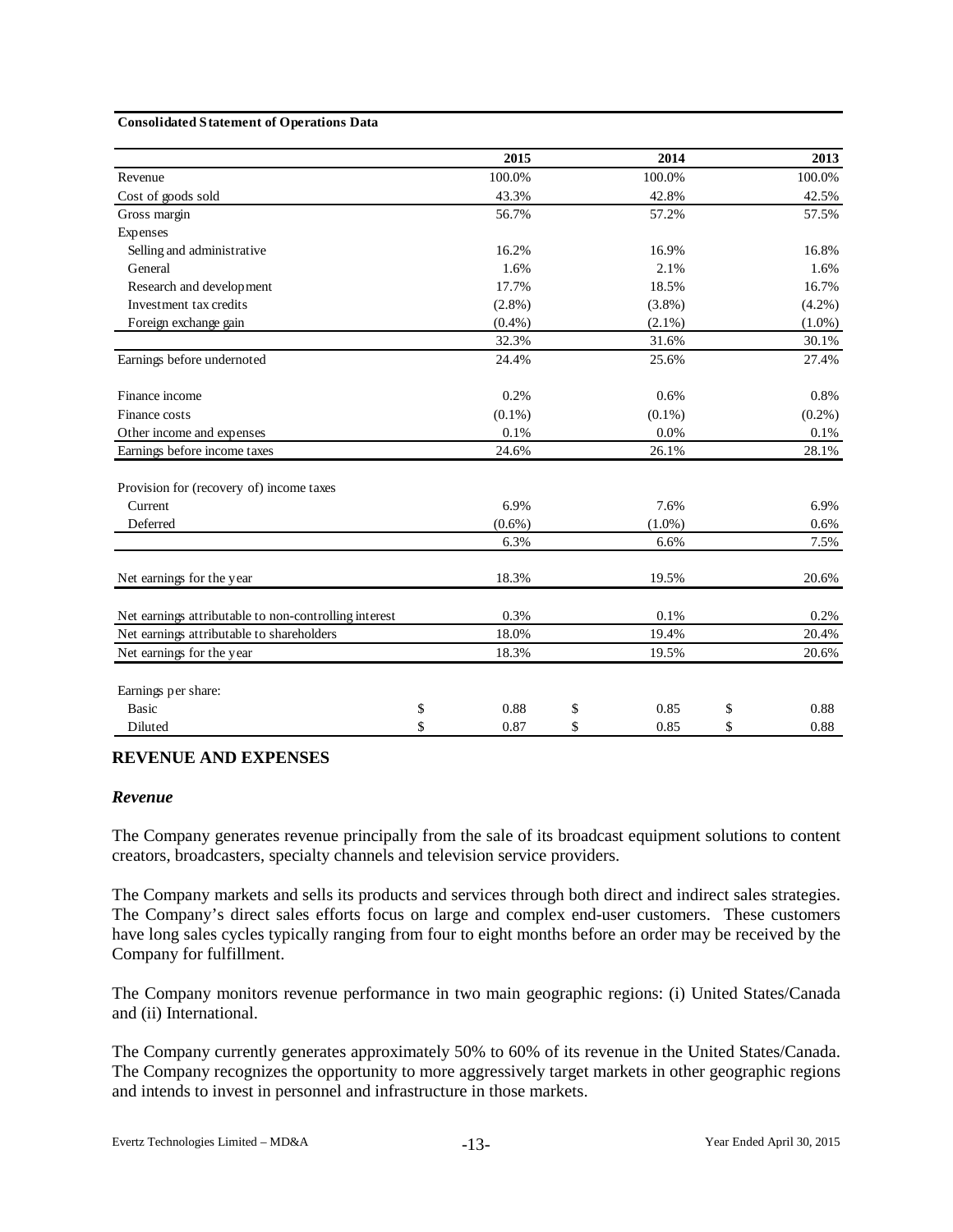While a significant portion of the Company's expenses are denominated in Canadian dollars, the Company collects substantially all of its revenues in currencies other than the Canadian dollar and therefore has significant exposure to fluctuations in foreign currencies, in particular the US dollar. Approximately 65% to 75% of the Company's revenues are denominated in US dollars.

## *Revenue*

| (In thousands of Canadian dollars) |    |         | <b>Year Ended</b><br>April 30, |         |
|------------------------------------|----|---------|--------------------------------|---------|
|                                    |    | 2015    | 2014                           | 2013    |
| United States/Canada               | ٩  | 204,453 | 172,280                        | 173,244 |
| International                      |    | 159.153 | 153.244                        | 143,061 |
|                                    | ٠D | 363,606 | 325.524                        | 316,305 |

Total revenue for the year ended April 30, 2015 was \$363.6 million, an increase of \$38.1 million or 12%, as compared to revenue of \$325.5 million for the year ended April 30, 2014.

Revenue in the United States/Canada region was \$204.5 million for the year ended April 30, 2015, an increase of \$32.2 million or 19% as compared to revenue of \$172.3 million for the year ended April 30, 2014.

Revenue in the International region was \$159.2 million for the year ended April 30, 2015, an increase of \$5.9 million, as compared to revenue of \$153.2 million for the year ended April 30, 2014.

## *Cost of Sales*

Cost of sales consists primarily of costs of manufacturing and assembly of products. A substantial portion of these costs is represented by components and compensation costs for the manufacture and assembly of products. Cost of sales also includes related overhead, certain depreciation, final assembly, quality assurance, inventory management and support costs. Cost of sales also includes the costs of providing services to clients, primarily the cost of service-related personnel.

## *Gross Margin*

| (In thousands of Canadian dollars, | <b>Year Ended</b> |      |         |  |         |  |  |  |  |  |  |
|------------------------------------|-------------------|------|---------|--|---------|--|--|--|--|--|--|
| except for percentages)            | April 30,         |      |         |  |         |  |  |  |  |  |  |
|                                    | 2015              | 2013 |         |  |         |  |  |  |  |  |  |
| Gross margin                       | 206,131           |      | 186,186 |  | 181,866 |  |  |  |  |  |  |
| Gross margin % of sales            | 56.7%             |      | 57.2%   |  | 57.5%   |  |  |  |  |  |  |

Gross margin for the year ended April 30, 2015 was \$206.1 million, compared to \$186.2 million for the year ended April 30, 2014. As a percentage of revenue, the gross margin was 56.7% for the year ended April 30, 2015, as compared to 57.2% for the year ended April 30, 2014.

Gross margins vary depending on the product mix, geographic distribution and competitive pricing pressures and currency fluctuations. For the year ended April 30, 2015 the gross margin, as a percentage of revenue, was in the Company's projected range. The pricing environment continues to be very competitive with substantial discounting by our competition.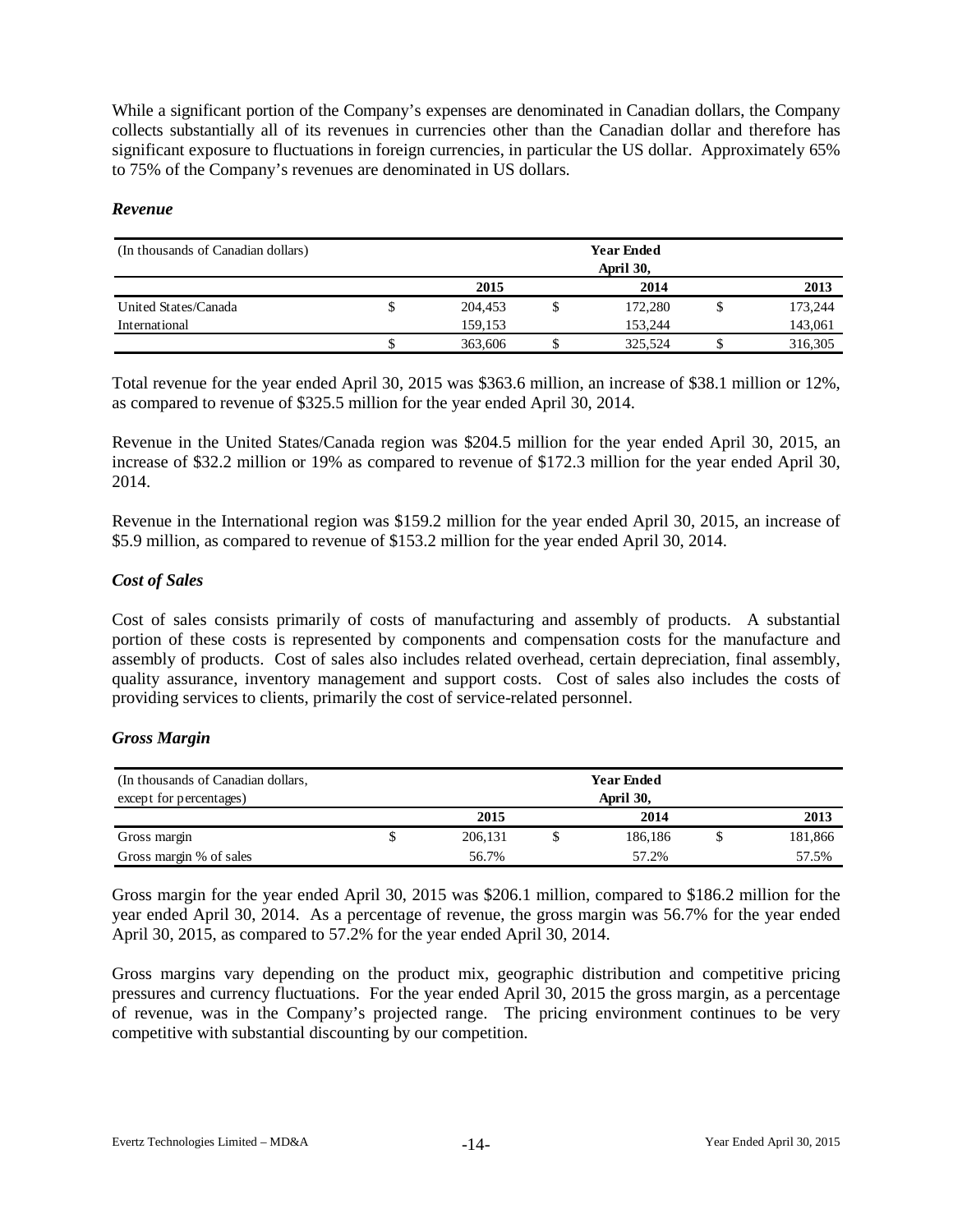The Company expects that it will continue to experience competitive pricing pressures. The Company continually seeks to build its products more efficiently and enhance the value of its product and service offerings in order to reduce the risk of declining gross margin associated with the competitive environment.

## *Operating Expenses*

The Company's operating expenses consist of: (i) selling, administrative and general; (ii) research and development and (iii) foreign exchange.

Selling expenses primarily relate to remuneration of sales and technical personnel. Other significant cost components include trade show costs, advertising and promotional activities, demonstration material and sales support. Selling and administrative expenses relate primarily to remuneration costs of related personnel, legal and professional fees, occupancy and other corporate and overhead costs. The Company also records certain depreciation amortization and share based compensation charges as general expenses. For the most part, selling, administrative and general expenses are fixed in nature and do not fluctuate directly with revenue. The Company's selling expenses tend to fluctuate in regards to the timing of trade shows, sales activity and sales personnel.

The Company invests in research and development to maintain its position in the markets it currently serves and to enhance its product portfolio with new functionality and efficiencies. Although the Company's research and development expenditures do not fluctuate directly with revenues, it monitors this spending in relation to revenues and adjusts expenditures when appropriate. Research and development expenditures consist primarily of personnel costs and material costs. Research and development expenses are presented on a gross basis (without deduction of research and development tax credits). Research and development tax credits associated with research and development expenditures are shown separately under research and development tax credits.

#### (In thousands of Canadian dollars, except for percentages) **2015 2014 2013** Selling and administrative Selling and administrative % of sales 16.2% 16.9% 16.9% 16.8%  **Year Ended April 30,** \$ 58,833 \$ 55,162 \$ 53,106

## *Selling and Administrative*

Selling and administrative expenses excludes stock based compensation, operation of non-production property, plant and equipment, and amortization of intangibles. Selling and administrative expenses for the year ended April 30, 2015 were \$58.8 million or 16.2% of revenue, as compared to selling and administrative expenses of \$55.2 million or 16.9% of revenue for the year ended April 30, 2014.

The increase of \$3.6 million was a result of additional selling expenses in the International region, and the increased translation costs of the US dollar and UK Sterling.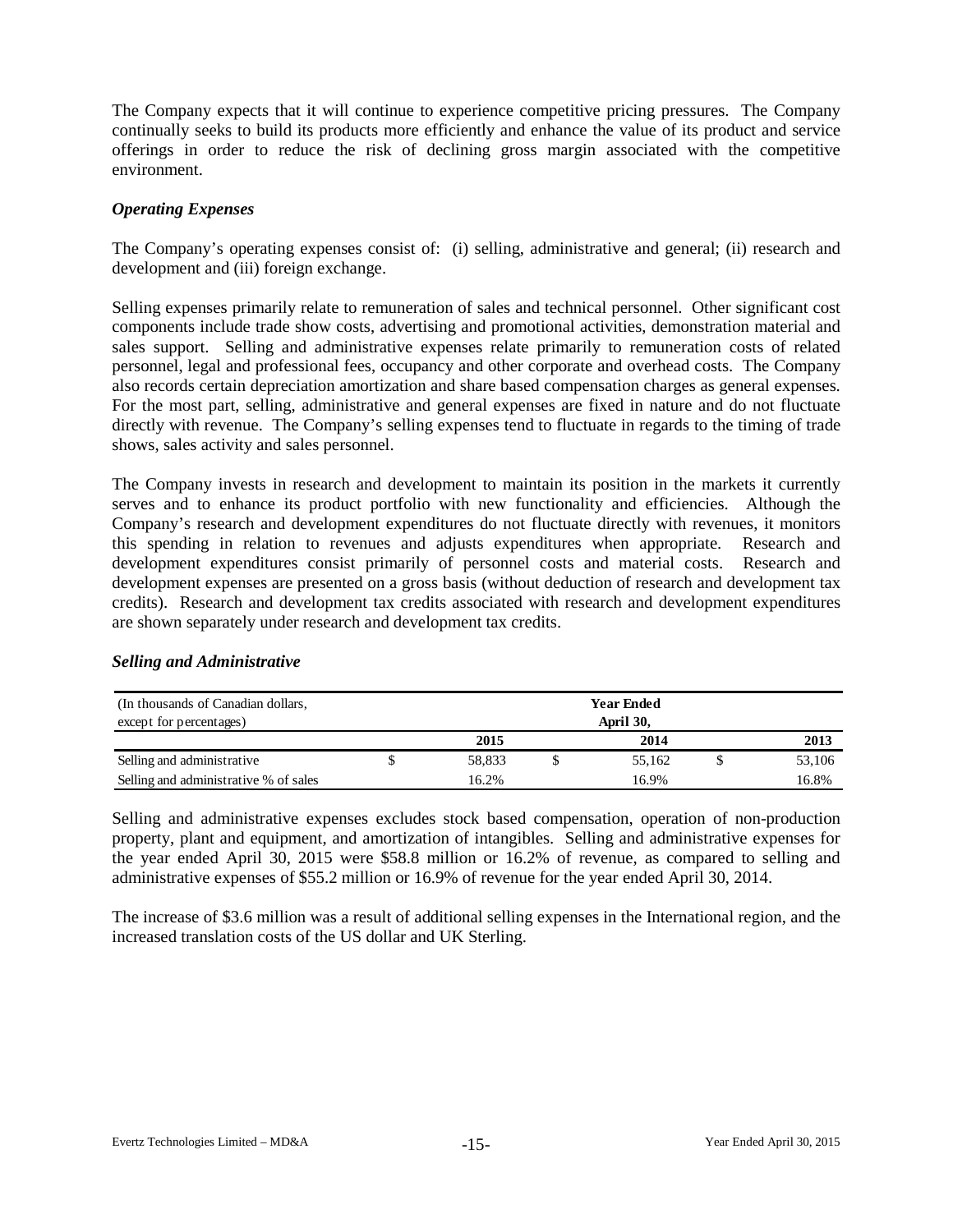### *Research and Development (R&D)*

| (In thousands of Canadian dollars,<br><b>Year Ended</b> |  |           |  |        |  |        |  |  |  |  |
|---------------------------------------------------------|--|-----------|--|--------|--|--------|--|--|--|--|
| except for percentages)                                 |  | April 30, |  |        |  |        |  |  |  |  |
|                                                         |  | 2015      |  | 2014   |  | 2013   |  |  |  |  |
| Research and development expenses                       |  | 64.332    |  | 60.196 |  | 52,851 |  |  |  |  |
| Research and development % of sales                     |  | 17.7%     |  | 18.5%  |  | 16.7%  |  |  |  |  |

For the year ended April 30, 2015, gross R&D expenses increased to \$64.3 million, an increase of 7.0% or \$4.1 million as compared to an expense of \$60.2 million for the year ended April 30, 2014.

The increase of \$4.1 million was a result of planned growth of R&D personnel as well as increased translation costs associated with the UK Sterling denominated expenses.

## *Foreign Exchange*

For the year ended April 30, 2015, the foreign exchange gain was \$1.4 million, as compared to a foreign exchange gain for the year ended April 30, 2014 of \$6.9 million. The current year gain was predominantly driven by the increase in the value of the US dollar against the Canadian dollar since April 30, 2014.

#### *Finance Income, Finance Costs, Other Income and Expenses*

For the year ended April 30, 2015, finance income and expenses netted to a gain of \$0.9 million.

## **LIQUIDITY AND CAPITAL RESOURCES**

| Liquidity and Capital Resources               | <b>Year Ended</b><br>April 30, |         |    |         |  |  |  |  |  |  |
|-----------------------------------------------|--------------------------------|---------|----|---------|--|--|--|--|--|--|
| (in thousands of dollars except ratios)       |                                |         |    |         |  |  |  |  |  |  |
| Key Balance Sheet Amounts and Ratios:         |                                | 2015    |    | 2014    |  |  |  |  |  |  |
| Cash and cash equivalents                     |                                | 100,681 | \$ | 101,956 |  |  |  |  |  |  |
| Working capital                               | \$                             | 294,895 | D  | 273,914 |  |  |  |  |  |  |
| Long-term assets                              | S                              | 67.393  | \$ | 70,343  |  |  |  |  |  |  |
| Long-term debt                                | \$                             | 996     | \$ | 1,372   |  |  |  |  |  |  |
| Days sales outstanding in accounts receivable |                                | 96      |    | 99      |  |  |  |  |  |  |

| <b>Statement of Cash Flow Summary</b> |                   |           |           |            |  |  |  |  |  |  |
|---------------------------------------|-------------------|-----------|-----------|------------|--|--|--|--|--|--|
|                                       | <b>Year Ended</b> |           |           |            |  |  |  |  |  |  |
|                                       |                   |           | April 30, |            |  |  |  |  |  |  |
|                                       | 2015              |           |           |            |  |  |  |  |  |  |
| Operating activities                  | \$                | 54,357    | Φ         | 35,485     |  |  |  |  |  |  |
| Investing activities                  |                   | (8,148)   | \$        | 1,528      |  |  |  |  |  |  |
| Financing activities                  | \$                | (49, 522) | \$        | (144, 241) |  |  |  |  |  |  |
| Net decrease in cash                  |                   | (1,275)   | \$.       | (106,702)  |  |  |  |  |  |  |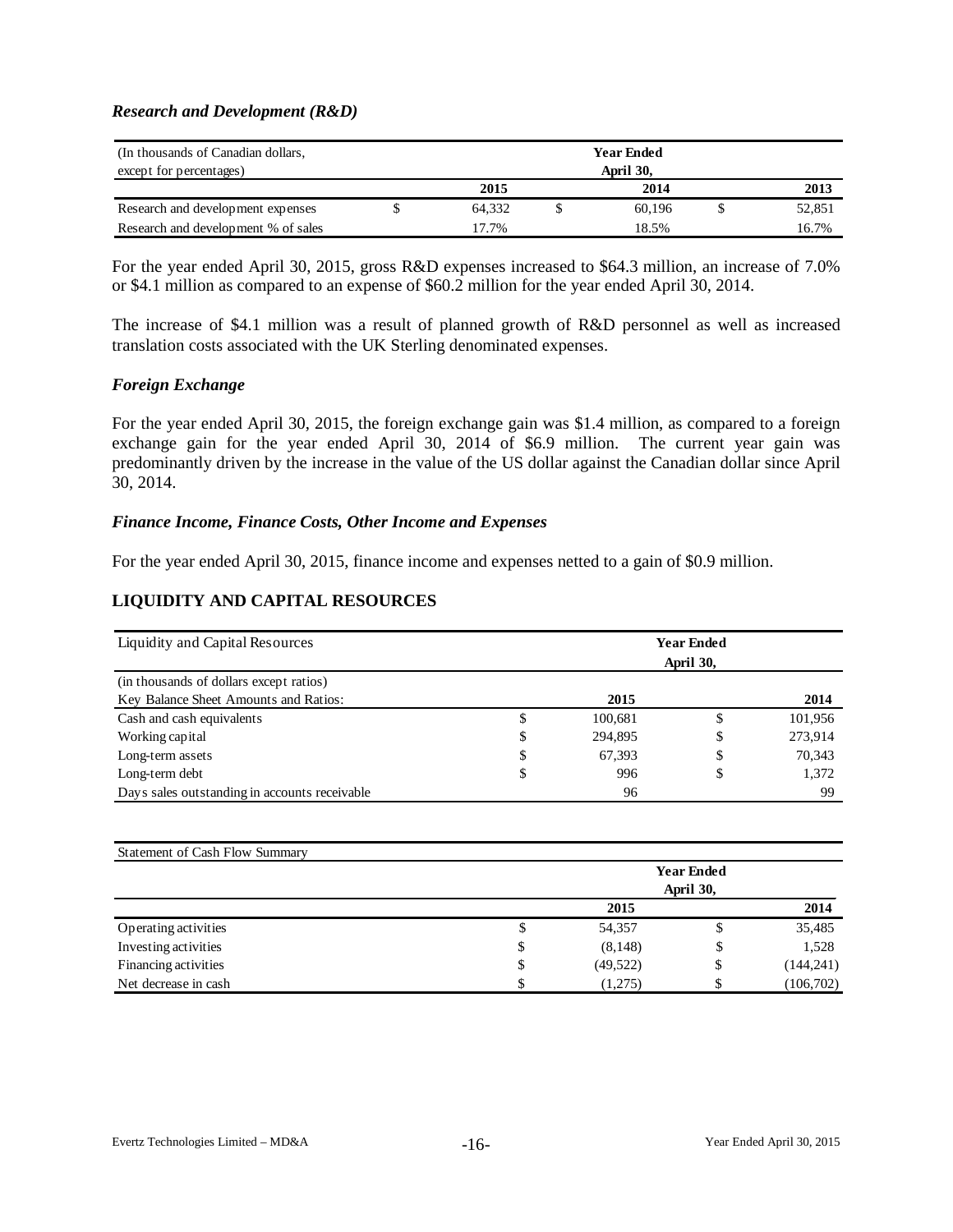## *Operating Activities*

For the year ended April 30, 2015, the Company generated cash for operations of \$54.4 million, compared to \$35.5 million generated for the year ended April 30, 2014. Excluding the effects of the changes in non-cash working capital and current taxes, the Company generated cash from operations of \$78.7 million for the year ended April 30, 2015 compared to \$74.2 million for the year ended April 30, 2014.

#### *Investing Activities*

The Company used cash for investing activities of \$8.1 million for the year ended April 30, 2015 which was predominantly from for the acquisition of capital assets of \$8.3 million.

## *Financing Activities*

For the year ended April 30, 2015, the Company used cash from financing activities of \$49.5 million, which was principally driven by dividends paid of \$51.1 million.

## **WORKING CAPITAL**

As at April 30, 2015, the Company had cash and cash equivalents of \$100.7 million, compared to \$102.0 million at April 30, 2014.

The Company had working capital of \$294.9 million as at April 30, 2015 compared to \$273.9 million as at April 30, 2014.

The Company believes that the current balance in cash and plus future cash flow from operations will be sufficient to finance growth and related investment and financing activities in the foreseeable future.

Day sales outstanding in accounts receivable were 96 days at April 30, 2015 as compared to 99 for April 30, 2014.

## **SHARE CAPITAL STRUCTURE**

Authorized capital stock consists of an unlimited number of common and preferred shares.

|                                       |            | <b>Year Ended</b> |
|---------------------------------------|------------|-------------------|
|                                       |            | April 30,         |
|                                       | 2015       | 2014              |
| Common shares                         | 74,459,346 | 74,310,146        |
| Stock options granted and outstanding | 4,736,500  | 5,203,700         |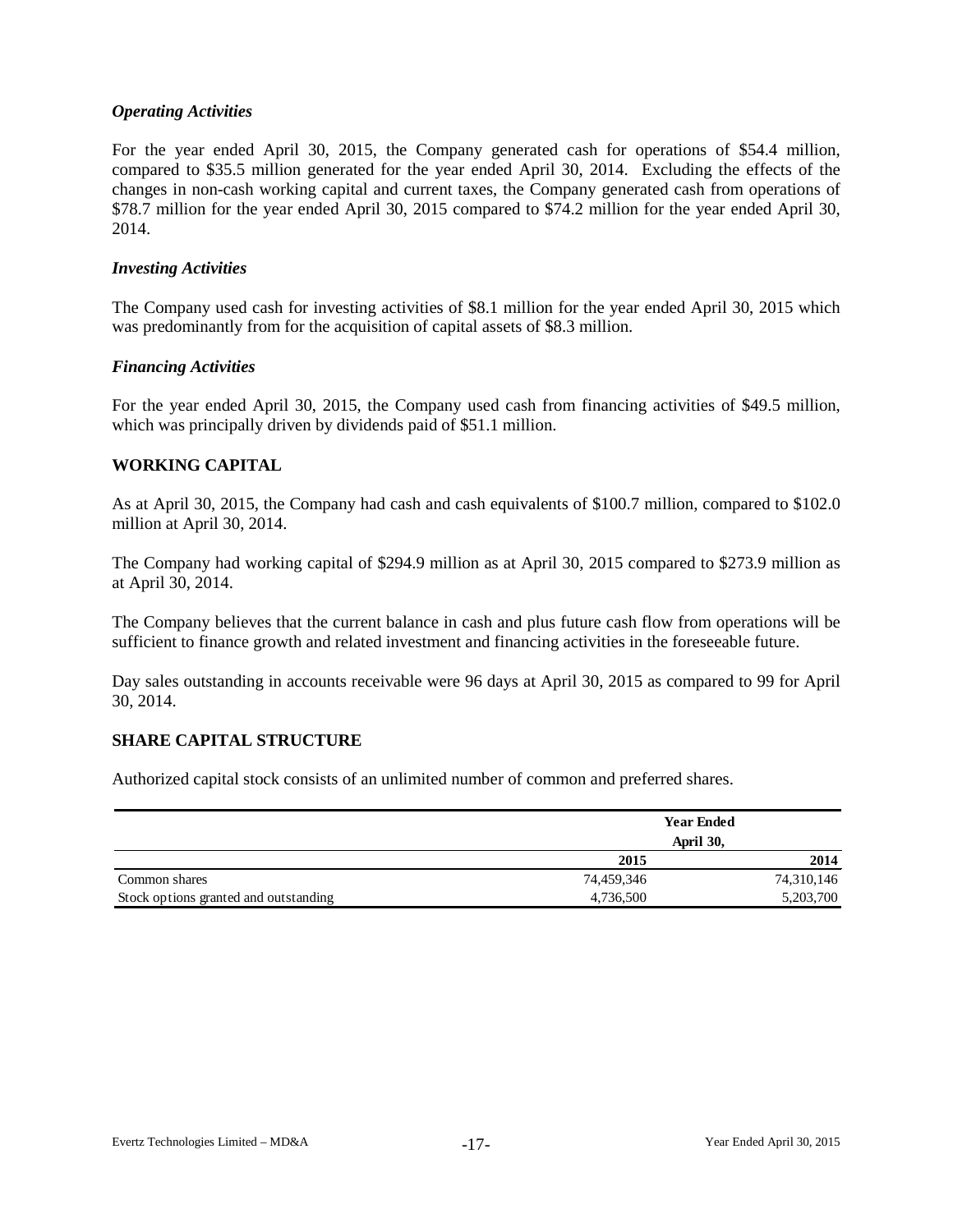## **FINANCIAL INSTRUMENTS**

The Company's financial instruments consist of cash and cash equivalents, trade and other receivables, trade and other payables and long term debt. Unless otherwise noted, it is management's opinion that the Company is not exposed to significant interest or credit risks arising from these financial instruments. The Company estimates the fair value of these instruments approximates the carrying values as listed below.

## *Fair Values and Classification of Financial Instruments:*

The following summarizes the significant methods and assumptions used in estimating the fair values of financial instruments:

- I. Quoted prices (unadjusted) in active markets for identical assets or liabilities.
- II. Inputs other than quoted prices included in level I that are observable for the asset or liability, either directly or indirectly. Cash and cash equivalents, trade and other receivables, trade and other payables, and long-term debt fair value measurements have been measured within level II.
- III. Inputs for the asset or liability that are not based on observable market data.

# **CONTRACTUAL OBLIGATIONS**

The following table sets forth the Company's contractual obligations as at April 30, 2015:

|                      | Payments Due by Period |                  |       |  |           |  |           |            |       |  |  |  |  |
|----------------------|------------------------|------------------|-------|--|-----------|--|-----------|------------|-------|--|--|--|--|
| (In thousands)       | Total                  | Less than 1 Year |       |  | 2-3 Years |  | 4-5 Years | Thereafter |       |  |  |  |  |
| Operating leases     | 15.021                 |                  | 3,899 |  | 6.978     |  | 3.181     |            | 963   |  |  |  |  |
| Other long-term debt | 1.250                  |                  | 254   |  | 330       |  | 342       |            | 324   |  |  |  |  |
|                      | 16.271                 | J                | 4.153 |  | 7.308     |  | 1.523     |            | 1,287 |  |  |  |  |

## **OFF-BALANCE SHEET FINANCING**

The Company does not have any off-balance sheet arrangements.

## **RELATED PARTY TRANSACTIONS**

In the normal course of business, we may enter into transactions with related parties. These transactions occur under market terms consistent with the terms of transactions with unrelated arms-length third parties. The Company continues to lease a premise from a company in which two shareholders' each indirectly hold a 10% interest, continues to lease a facility from a company in which two shareholders each indirectly hold a 20% interest, continues to lease a facility for manufacturing where two shareholders indirectly own 100% interest, continues to lease a facility from a company in which two shareholders each indirectly own a 35% interest and continues to lease a facility with a director who indirectly owns 100%.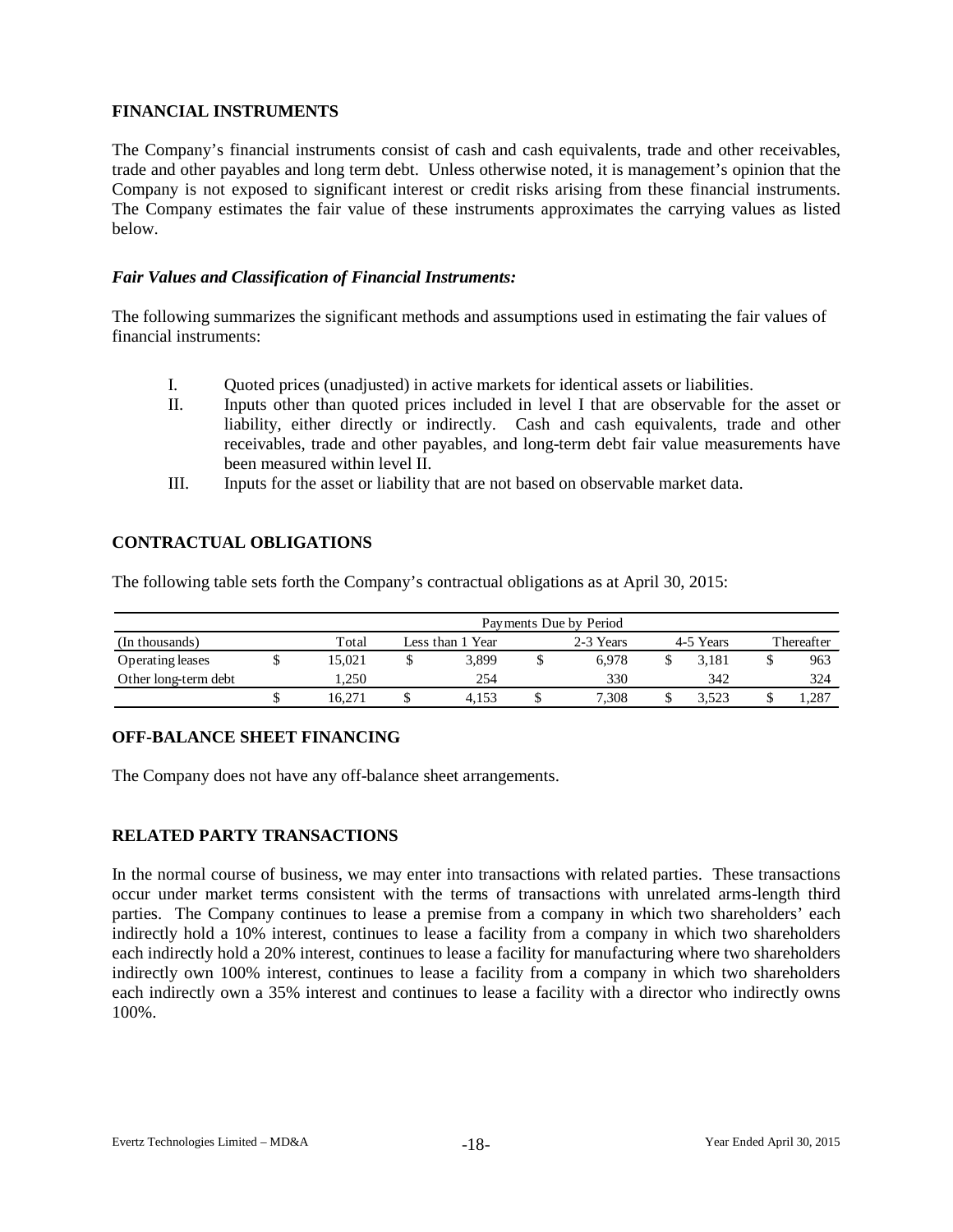# **SELECTED CONSOLIDATED QUARTERLY FINANCIAL INFORMATION**

The following table sets out selected consolidated financial information for each of the eight quarters ended April 30, 2015. In the opinion of management, this information has been prepared on the same basis as the audited consolidated financial statements. The operating results for any quarter should not be relied upon as any indication of results for any future period.

|                          |            | <b>Ouarter Ending</b> |          |          |          |          |          |          |          |          |          |          |          |          |           |
|--------------------------|------------|-----------------------|----------|----------|----------|----------|----------|----------|----------|----------|----------|----------|----------|----------|-----------|
| (In thousands)           | 2015       |                       |          | 2014     |          |          |          |          |          |          |          | 2013     |          |          |           |
| (Unaudited)              | Apr $30$   |                       | Jan 31   |          | Oct 31   |          | July 31  |          | Apr $30$ |          | Jan 31   |          | Oct 31   |          | July $31$ |
| Revenue                  | \$91,977   |                       | \$90,726 |          | \$82,889 |          | \$98,014 |          | \$87,237 |          | \$93,185 |          | \$81,244 |          | \$63,858  |
| Cost of goods sold       | 39,249     |                       | 39,709   |          | 36,324   |          | 42,193   |          | 38,154   |          | 39,448   |          | 34,592   |          | 27,144    |
| Gross margin             | \$52,728   |                       | \$51,017 |          | \$46,565 |          | \$55,821 |          | \$49,083 |          | \$53,737 |          | \$46,652 |          | \$36,714  |
| Operating expenses       | 38,145     | 23,139                |          |          | 27,037   |          | 29,306   |          | 30,545   |          | 25,514   | 25,797   |          | 21,167   |           |
| Earnings from operations | \$14,583   | \$27,878              |          |          | \$19,528 |          | \$26,515 | \$18,538 |          | \$28,223 |          | \$20,855 |          | \$15,547 |           |
| Non-operating income     | 323        |                       | 314      |          | 12       | 266      |          | 234      |          | 482      |          | 399      |          | 526      |           |
| Earnings before taxes    | \$14,906   |                       | \$28,192 | \$19,540 |          | \$26,781 |          | \$18,772 | \$28,705 |          | \$21,254 |          | \$16,073 |          |           |
| Net earnings             | \$10,926   |                       | \$21,014 |          | \$14,149 |          | \$19,411 |          | \$14,699 |          | \$21,281 |          | \$15,422 | \$11,733 |           |
| Net earnings per share:  |            |                       |          |          |          |          |          |          |          |          |          |          |          |          |           |
| Basic                    | \$<br>0.15 | \$                    | 0.28     | \$       | 0.19     | \$       | 0.26     | \$       | 0.20     | \$       | 0.29     | \$       | 0.21     | \$       | 0.16      |
| Diluted                  | \$<br>0.15 | \$                    | 0.28     | \$       | 0.19     | \$       | 0.26     | \$       | 0.20     | \$       | 0.29     | \$       | 0.21     | \$       | 0.16      |
| Dividends per share:     | \$<br>0.18 | \$                    | 0.18     | \$       | 0.16     | \$       | 0.16     | \$       | 0.16     | \$       | 1.56     | \$       | 0.16     | \$       | 0.16      |

The Companies revenue and corresponding earnings can vary from quarter to quarter depending on the delivery requirements of our customers. Our customers can be influenced by a variety of factors including upcoming sports or entertainment events as well as their access to capital. Net earnings represent net earnings attributable to shareholders.

## **DISCLOSURE CONTROLS AND PROCEDURES**

Management, including the Chief Executive Officer and Chief Financial Officer, has evaluated the effectiveness of the Company's disclosure controls and procedures (as defined in National Instrument 52- 109 of the Canadian Securities Administrators) as of April 30, 2015.

Management has concluded that, as of April 30, 2015, the Company's disclosure controls and procedures were effective to provide reasonable assurance that material information relating to the Company would be made known to them by others within the Company, particularly during the period in which this report was being prepared.

## **INTERNAL CONTROLS OVER FINANCIAL REPORTING**

Management is responsible for and has designed internal controls over financial reporting, or caused it to be designed under management's supervision, to provide reasonable assurance regarding the reliability of financial reporting and the preparation of financial statements for external purposes in accordance with IFRS. Management has concluded that, as of April 30, 2015, the Company's internal controls over financial reporting were effective to provide reasonable assurance regarding the reliability of financial reporting and the preparation of financial statements for external purposes in accordance with IFRS.